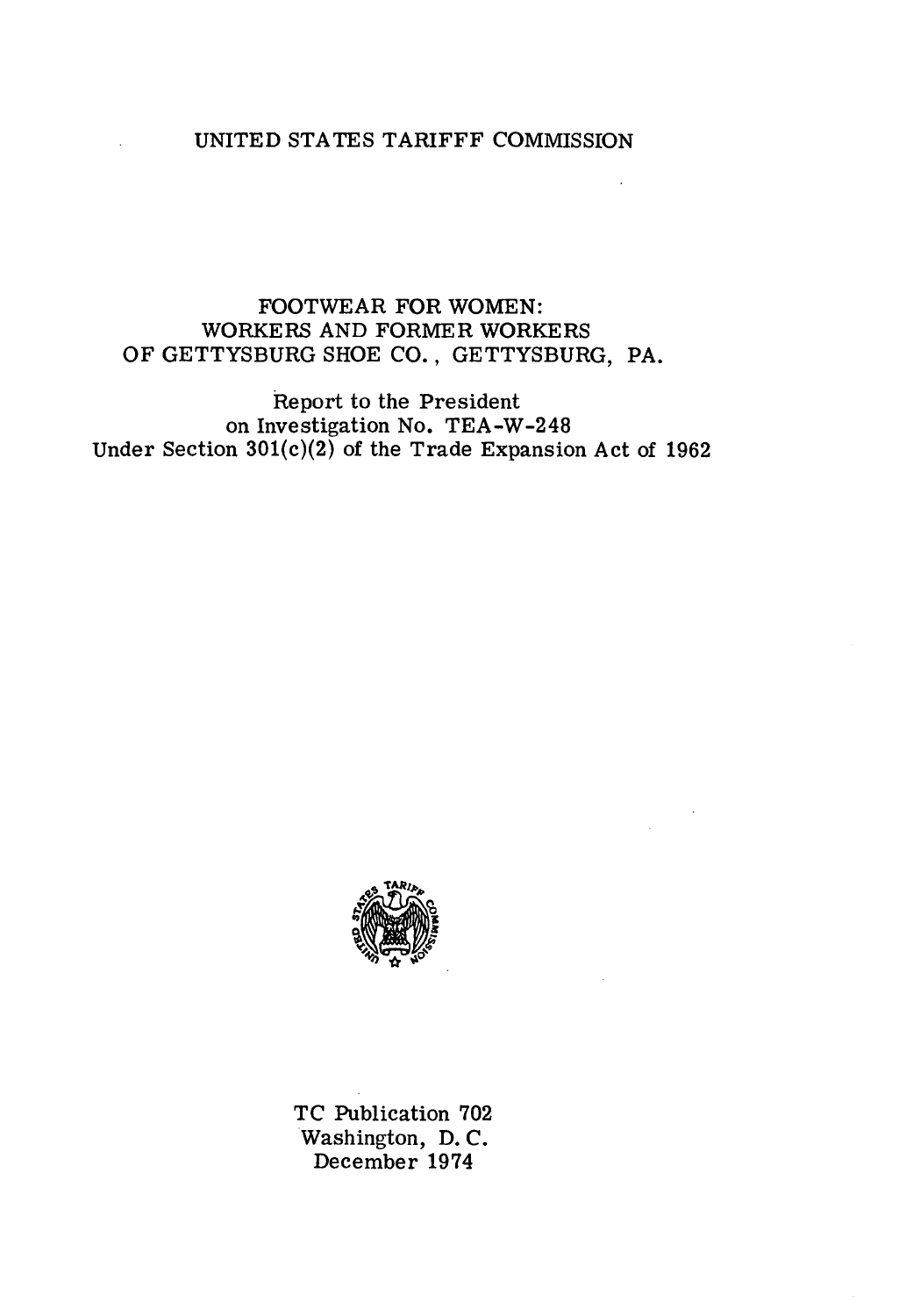# UNITED STATES TARIFF COMMISSION

# COMMISSIONERS

Catherine Bedell, Chairman Joseph O. Parker, Vice Chairman Will E. Leonard, Jr. George M. Moore Italo H. Ablondi Daniel Minchew

Kenneth R. Mason, Secretary to the Commission

Address all communications to United States Tariff Commission Washington, D. C. 20436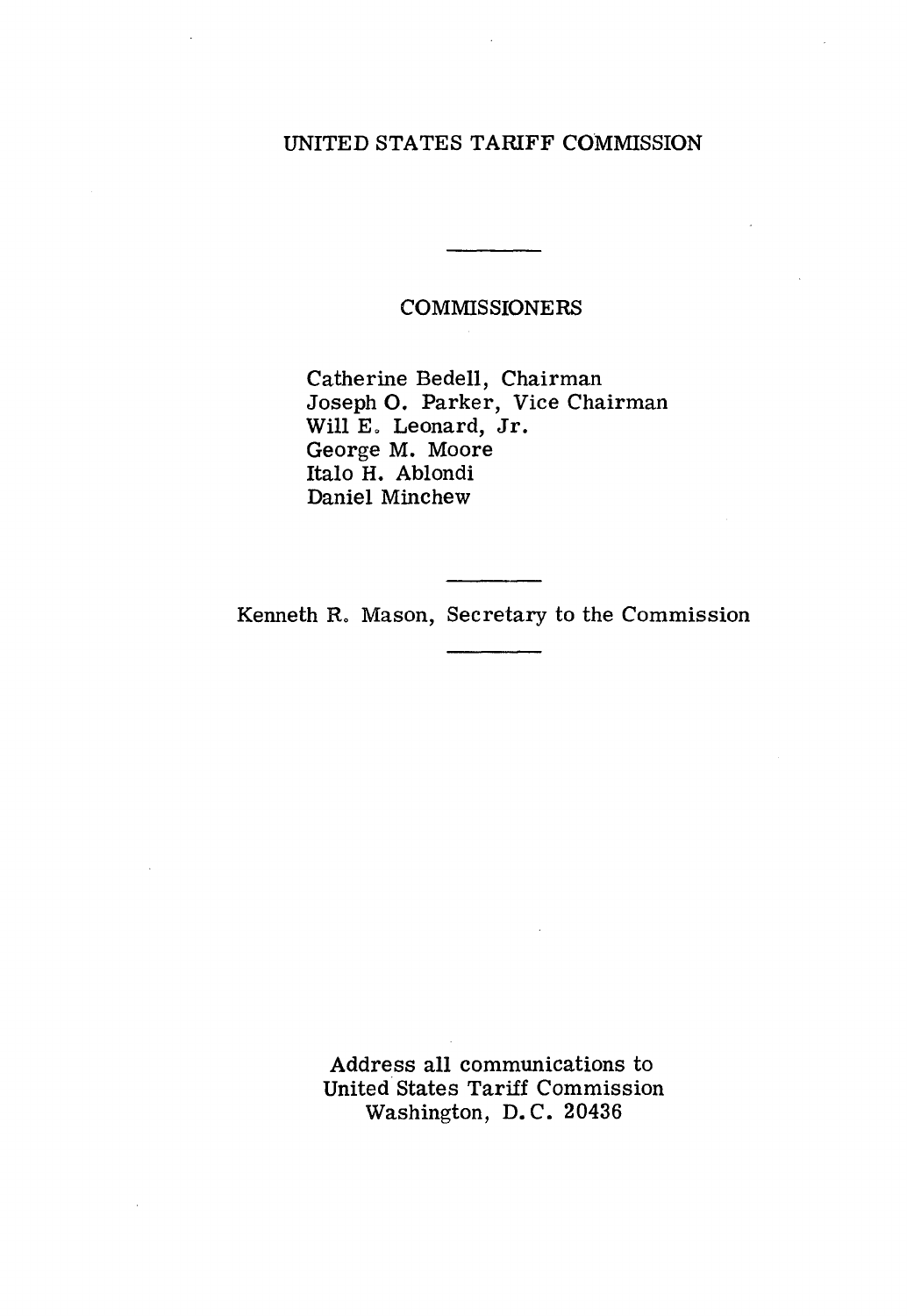# CONTENTS

# Page

 $\ddot{\phantom{0}}$ 

 $\bar{z}$ 

| Finding of the Commission-----------------------------                                                             | $\mathbf{1}$<br>$\overline{c}$               |
|--------------------------------------------------------------------------------------------------------------------|----------------------------------------------|
| Views of Chairman Bedell, Vice Chairman Parker, and                                                                |                                              |
| Commissioner Ablondi ------------------------------                                                                | 3                                            |
| View of Commissioner Leonard ------------------------                                                              | 5                                            |
| View of Commissioner Minchew ------------------------                                                              | 6                                            |
| Information obtained in the investigation:                                                                         |                                              |
| Description of articles under investigation---------------                                                         | $A-1$                                        |
| U.S. tariff treatment:                                                                                             |                                              |
| Applicable TSUS items ------------------------------                                                               | $A - 4$                                      |
|                                                                                                                    | $A-5$                                        |
| U.S. consumption, production, and imports--------------                                                            | $A - 8$                                      |
| ----------------------------------<br>$Prices-----$                                                                | $A - 13$                                     |
| U.S. and foreign wage rates ---------------------------                                                            | $A - 14$                                     |
| Data relating to Gettysburg Shoe Co.:                                                                              | * * *                                        |
| Corporate structure, plant, and equipment -----------                                                              | $\mathbb{R}^k$ $\mathbb{R}^k$ $\mathbb{R}^k$ |
| Gettysburg plant --------------------------------                                                                  |                                              |
| Dillsburg plant -------------------------------- ***                                                               |                                              |
| East Berlin plant ------------------------------ ***                                                               | $* * *$                                      |
| Data relating to Dero Industries, Inc-----------------                                                             | * * *                                        |
| Products and prices -------------------------------                                                                | $\approx~\approx~\approx$                    |
| Material and labor costs ---------------------------                                                               | * * *                                        |
|                                                                                                                    | * * *                                        |
|                                                                                                                    | * * *                                        |
| Customers' comments ------------------------------                                                                 | * * *                                        |
|                                                                                                                    | * * *                                        |
| Comments of a company official---------------------                                                                | * * *                                        |
|                                                                                                                    |                                              |
| Comments of former workers of Gettysburg Shoe Co.,                                                                 | * * *                                        |
| Dillsburg plant ---------------------------------<br>Appendix A: Statistical tables ------------------------------ | * * *                                        |
|                                                                                                                    |                                              |
| Appendix B: Letter to the U.S. Tariff Commission from the                                                          | * * *                                        |
| president of the Gettysburg Shoe Co-----------                                                                     |                                              |
| Appendix C: Letter to the U.S. Tariff Commission from a                                                            |                                              |
| union representative and two former workers of the                                                                 |                                              |
|                                                                                                                    |                                              |

# Appendix Tables

| 1. U.S. rates of duty applicable to women's and misses' foot- |  |
|---------------------------------------------------------------|--|
| wear of the types provided for in specified TSUS items.       |  |
| July 1, 1934, and GATT concessions to Jan. 1, 1972--- $A-44$  |  |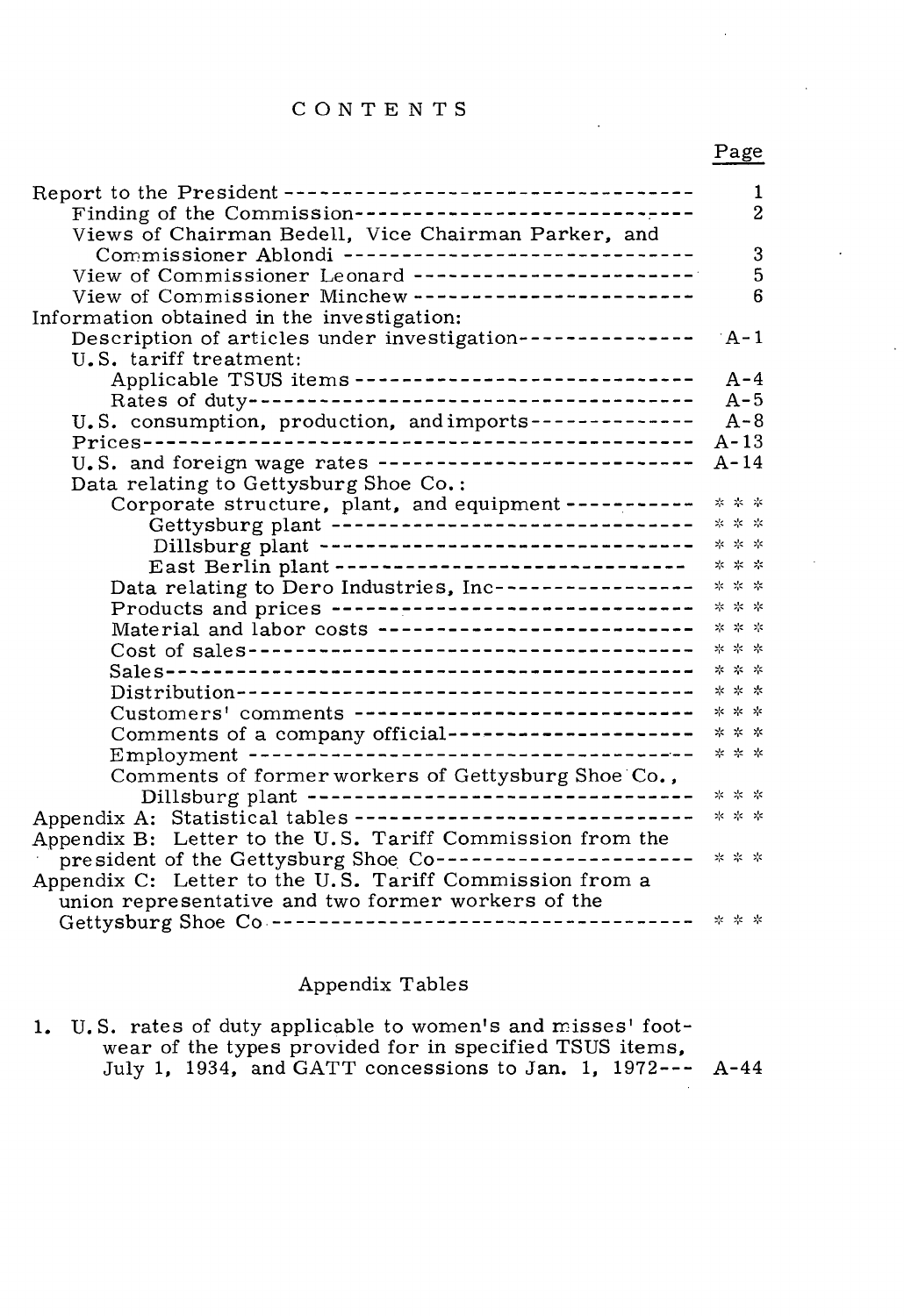#### **CONTENTS**

2. Women's and misses' leather footwear made by the turn

| 2. Women's and misses reather footwear made by the turn    |          |
|------------------------------------------------------------|----------|
| or turned process (item 700.20): U.S. rates of duty        |          |
| and imports for consumption, specified years 1939 to       |          |
| 1973, January-June 1973, and January-June 1974------- A-45 |          |
| 3. Women's and misses' leather footwear made principally   |          |
| by the cement process (items $700.43$ and $700.45$ ): U.S. |          |
| rates of duty and imports for consumption, specified       |          |
| years 1939 to 1973, January-June 1973, and January-        |          |
| June 1974 ----                                             | $A - 46$ |
| 4. Women's and misses' footwear with supported-vinyl       |          |
| uppers (TSUS item 700.55): U.S. rates of duty              |          |
| and imports for consumption, 1966-73, January-             |          |
| June 1973, and January-June 1974 -----------------         | $A - 47$ |
| 5. Nonrubber footwear for women: U.S. imports, by          |          |
| selected TSUSA items 1968-73---------------------          | $A - 48$ |
|                                                            |          |

Note. --The whole of the Commission's report to the President may not be made public since it contains certain information that would result in the disclosure of the operations of an individual concern. This published report is the same as the report to the President, except that the above-mentioned information has been omitted. Such omissions are indicated by asterisks.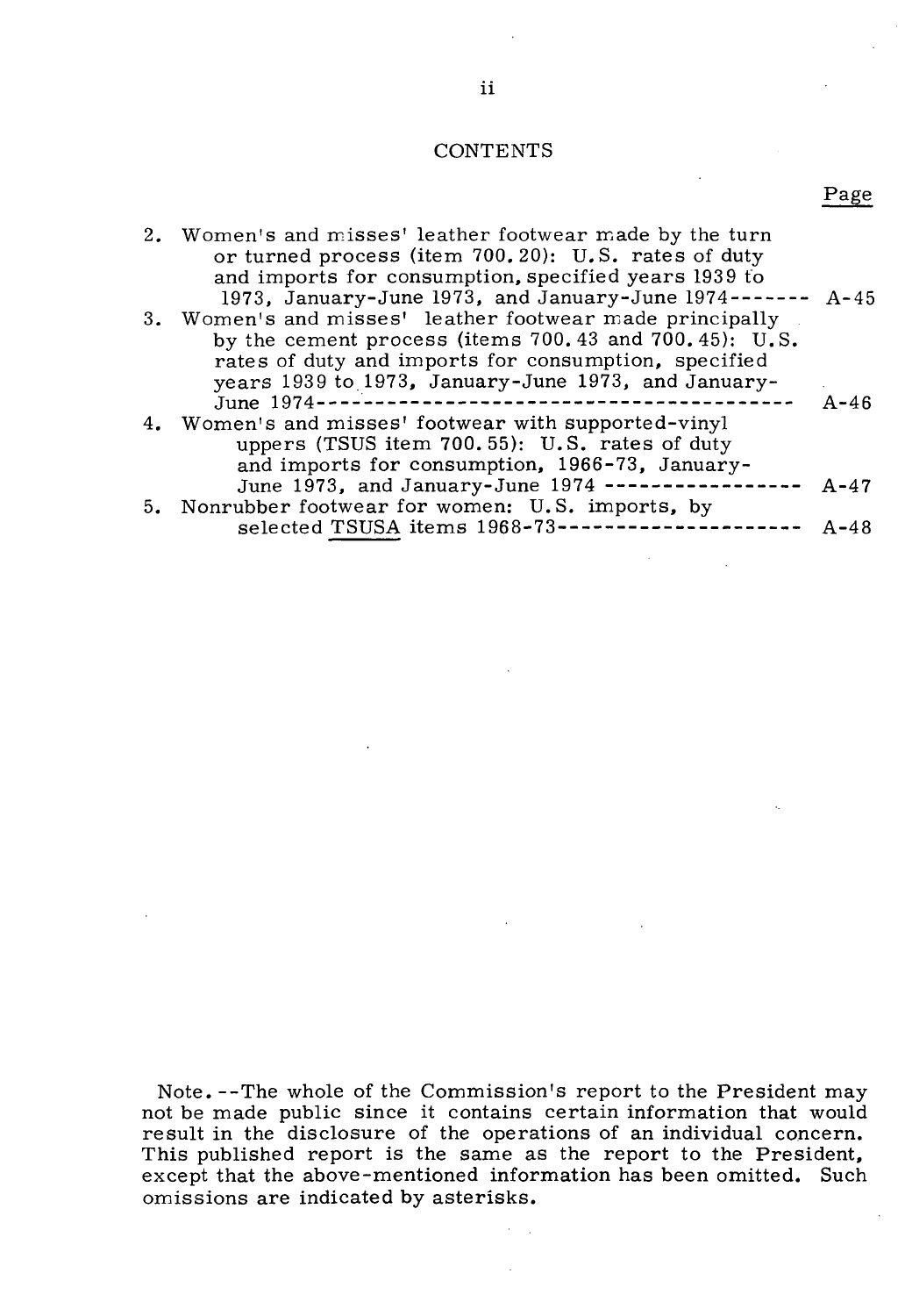#### REPORT TO THE PRESIDENT

U.S. Tariff Commission, November 26, 1974.

To the President:

In accordance with section 301 of the Trade Expansion Act of 1962 (TEA) (19 U.S. C. 1901), the U.S. Tariff Commission herein reports the results of investigation No. TEA-W-248 made under section  $301(c)(2)$  of the act to determine whether, as a result in major part of concessions granted under trade agreements, articles like or directly competitive with footwear for women (of the types provided for in items 700. 45 and 700. 55 of the Tariff Schedules of the United States (TSUS)) produced by Gettysburg Shoe Co., Gettysburg, Pa., a wholly owned subsidiary of Dero Industries, Inc., New York, N.Y., are being imported into the United States in such increased quantities as to cause, or threaten to cause, the unemployment or underemployment of a significant number or proportion of the workers of such firm or an appropriate subdivision thereof.

The investigation was instituted on October 1, 1974, on the basis of a petition for adjustment assistance, received on September 27, 1974, filed under section 301(a)(2) of the TEA on behalf of the workers and former workers of the Gettysburg, Pa., Dillsburg, Pa., and East Berlin, Pa. plants of the Gettysburg Shoe Co.

Notice of the investigation was published in the Federal Register (39 F. R. 36075) on October 7, 1974. No public hearing was requested, and none was held.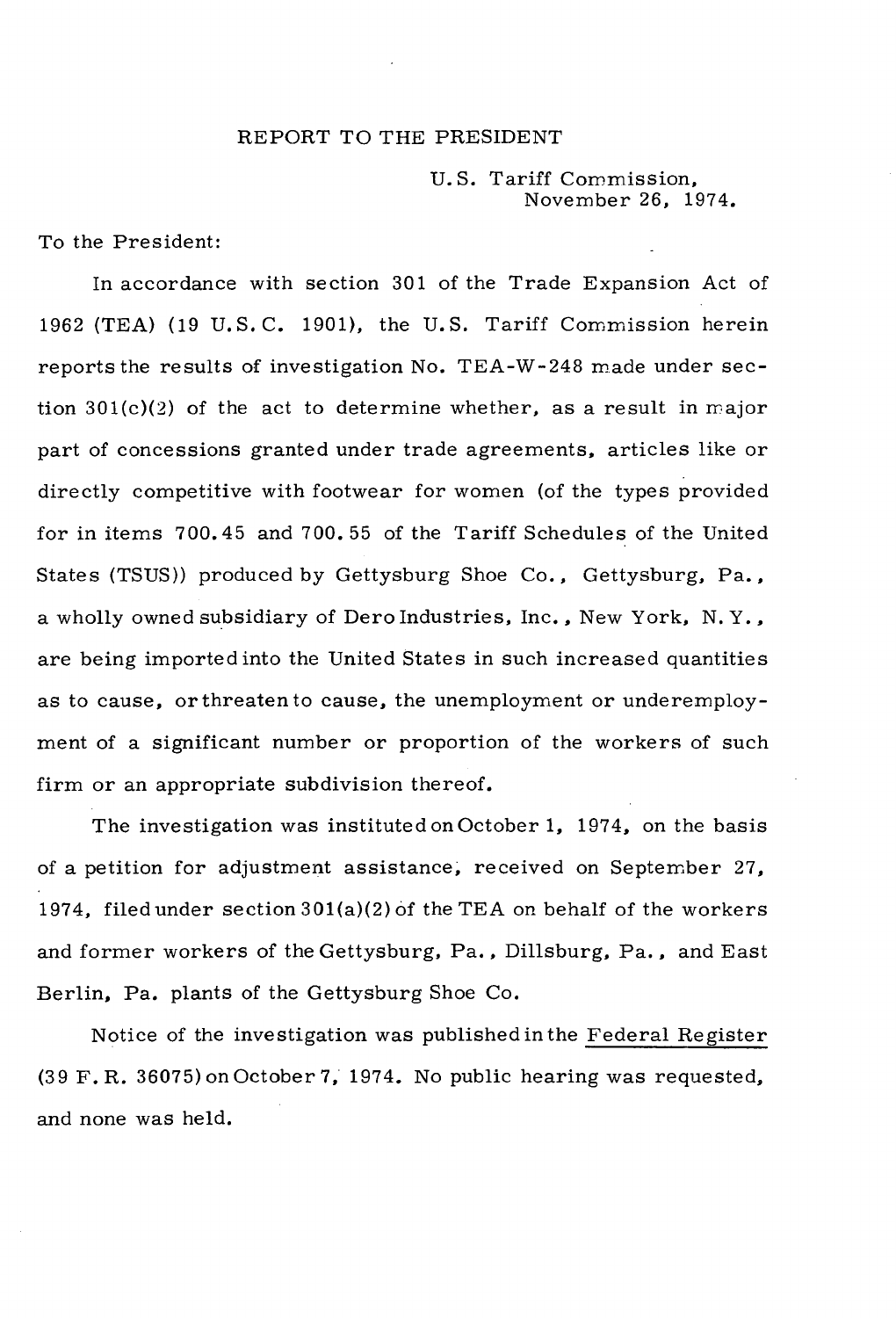In the course of its investigation, the Commission obtained information from officials, customers, and former workers of Gettysburg Shoe *Co.,* the Securities and Exchange Commission, official Government statistics, and from the Commission's files.

#### Finding of the Commission

On the basis of its investigation, the Commission unanimously finds that articles like or directly competitive with footwear for women and misses (of the types provided for in items 700. 45 and 700. 55 of the Tariff Schedules of the United States (TSUS)) produced by Gettysburg Shoe Co. *,* Gettysburg, Pa. *,* a wholly owned subsidiary of Dero Industries, Inc., New York, N. *Y.,* are *not,* as a result in major part of concessions granted under trade agreements, being imported into the United States in such increased quantities as to cause, or threaten to cause, the unemployment or underemployment of a significant number or proportion of the workers of the firm or appropriate subdivision thereof.

2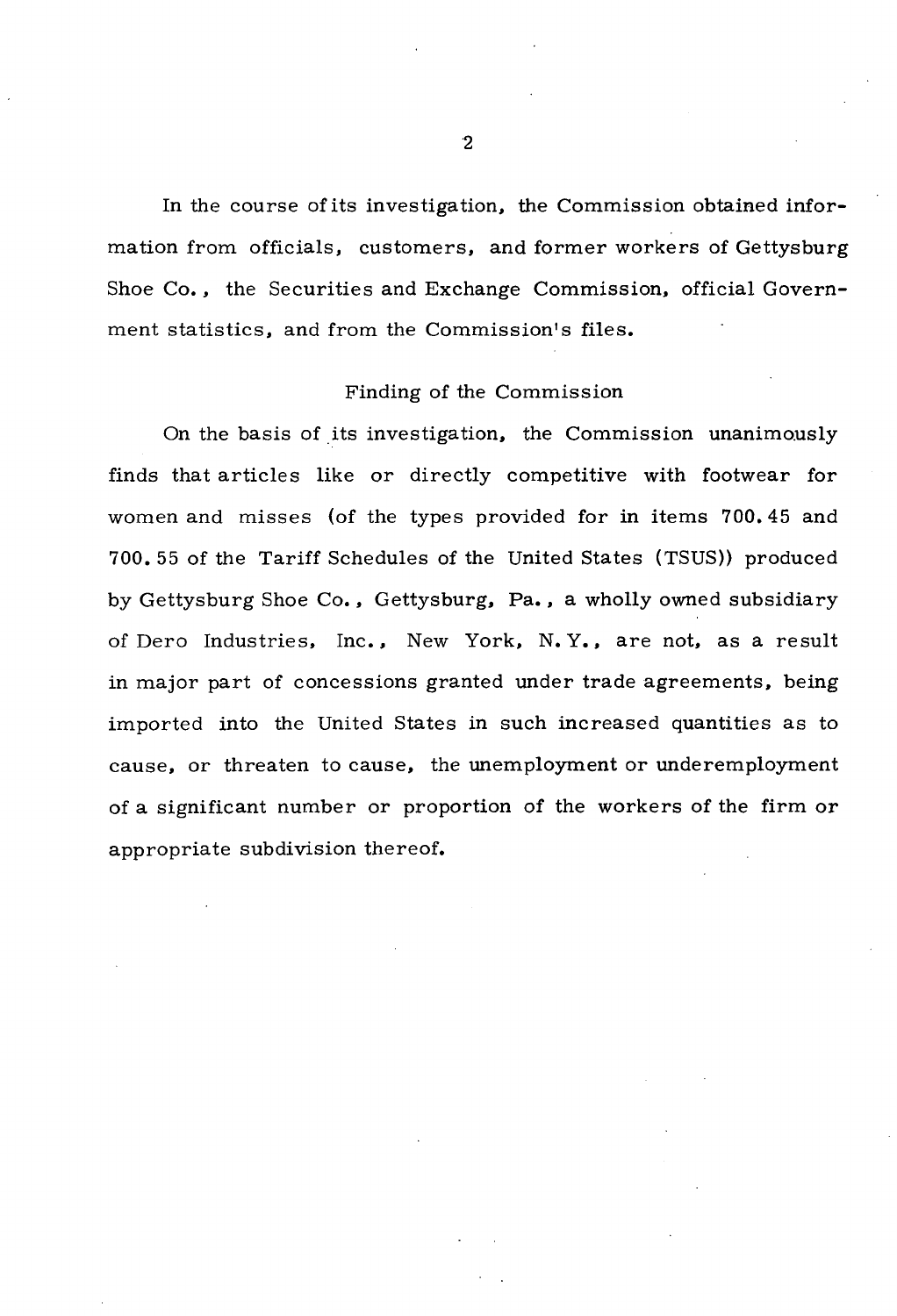### Views of Chairman Bedell, Vice. Chairman Parker, and Commissioner Ablondi 1/

This statement sets forth the reasons for our negative determination in the instant investigation under section  $301(c)(2)$  of the Trade Expansion Act of 1962 (TEA). The investigation\_ was instituted on the basis of a petition filed on behalf of the workers and former workers of the Gettysburg, Pa., Dillsburg, Pa., and East Berlin, Pa., plants of the Gettysburg Shoe Co., Gettysburg, Pa., a wholly owned subsidiary of Dero Industries, Inc., New York, N. Y.

In an earlier investigation with respect to the Gettysburg Shoe Co.,  $2/$  completed October 4, 1974, the Commission found that the evidence adduced did not show that the firm's financial difficulties resulted from concession-generated imports or that such imports were the major factor causing serious injury to the firm.

In the instant case we have considered all the evidence available from the prior investigation and that obtained in this investigation. The evidence does not show that the major factor causing the unemployment or underemployment of the petitioning workers was increased imports resulting from trade-agreement concessions.

We have, therefore, concluded that articles like or directly competitive with those produced by the workers and former workers of the Gettysburg Shoe Co., are not, as a result in major part of concessions generated under trade agreements, being imported into

| 17 Commissioner Moore concurs in the result.                            |  |  |  |
|-------------------------------------------------------------------------|--|--|--|
| $\overline{2}$ Footwear for Women: Gettysburg Shoe Co., Gettysburg, Pa. |  |  |  |
| , Report to the President on Investigation No. TEA-F-65                 |  |  |  |
| TC Publication 693, 1974.                                               |  |  |  |

3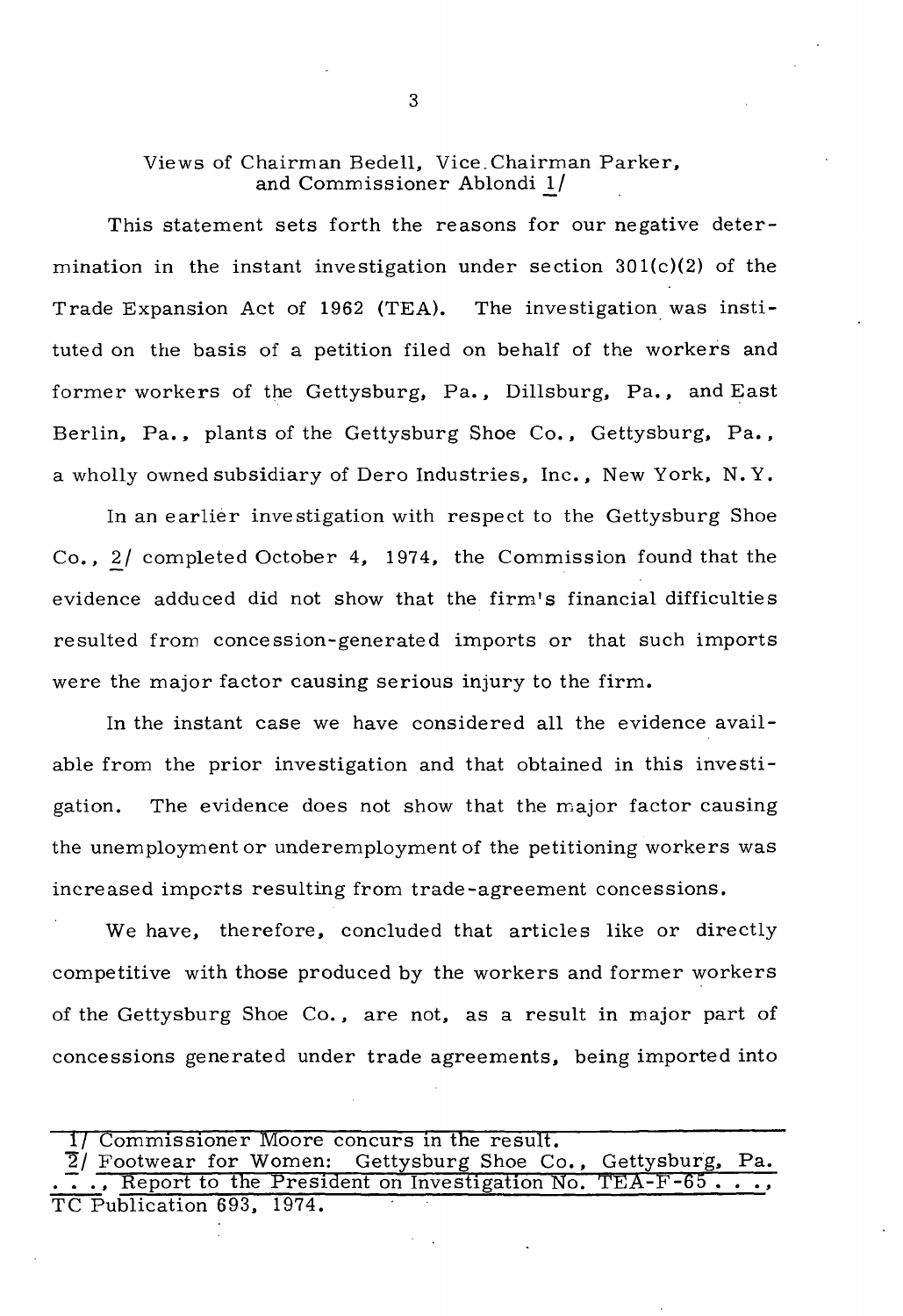the United States in such increased quantities as to cause or threaten to cause the unemployment or underemployment of a significant number of the workers or former workers of such firm.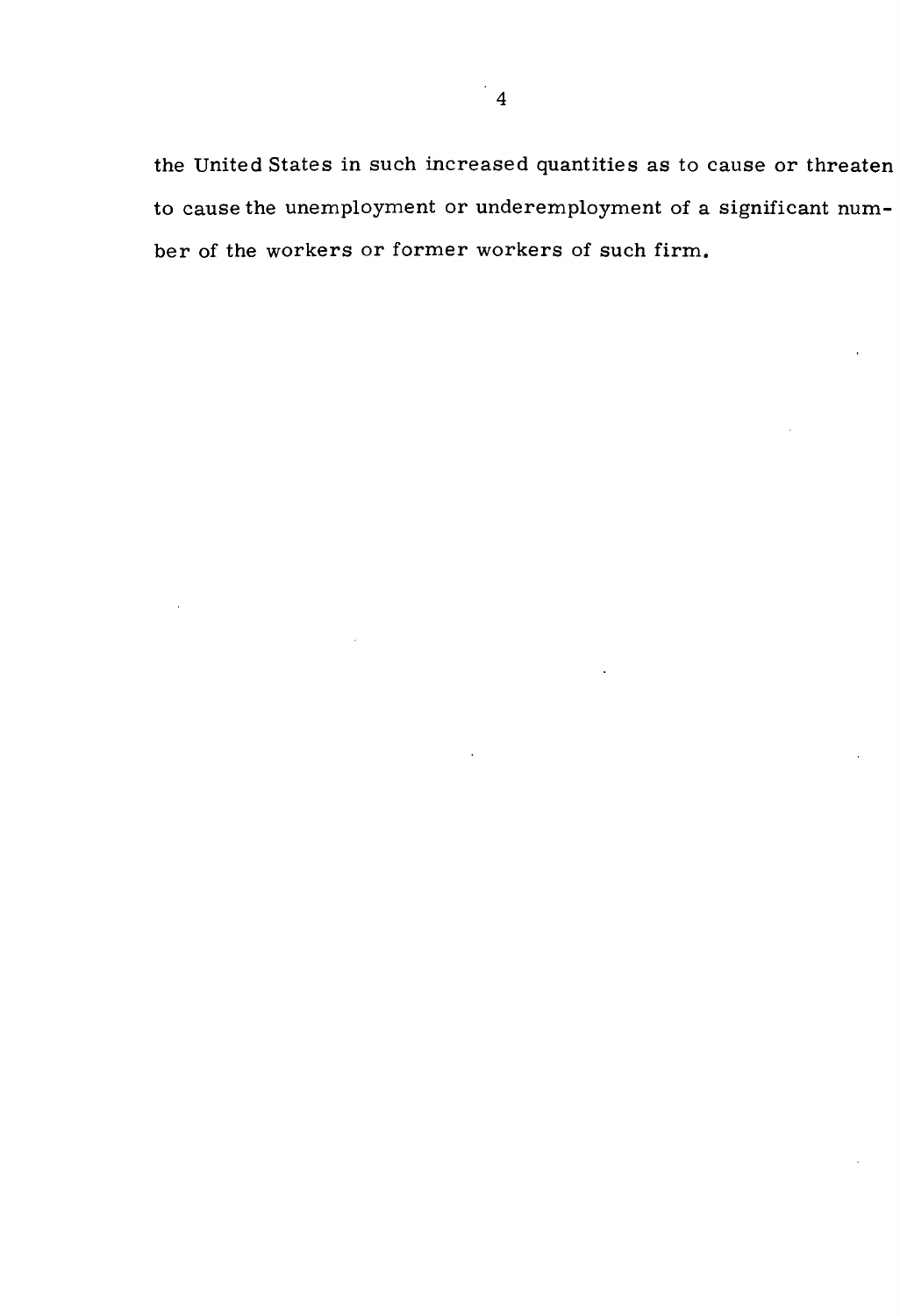## View of Commissioner Leonard

My determination in the instant case is negative because one of the statutory criteria has not been met, i. e, that the increase in imports of footwear like or directly competitive with that produced by Gettysburg Shoe Co., Inc., Gettysburg, Pa., a wholly owned subsidiary of Dero Industries, Inc., New York, N. *Y.,* is the result in major part of concessions granted under trade agreements. My reasoning in support of this determination is set forth in a state ment of my views in an earlier Commission investigation under the Trade Expansion Act. *]\_/*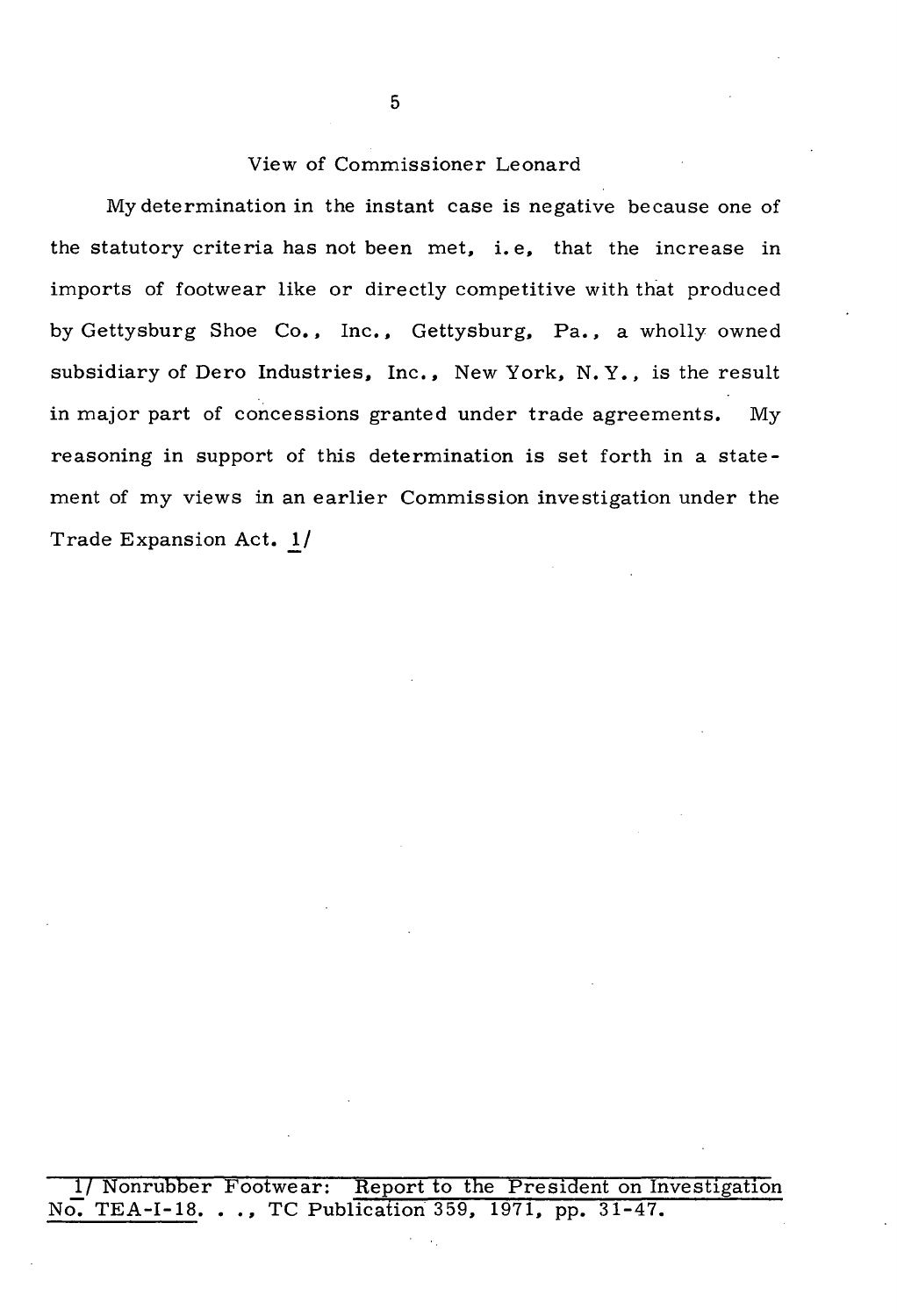#### View of Commissioner Minchew

In response to the petition filed on behalf of the workers and former workers of the Gettysburg, Pa., Dillsburg, Pa., and East Berlin, Pa., plants of the Gettysburg Shoe Co., Qettysburg, Pa., a wholly owned subsidiary of Dero Industries, Inc., New York, N. Y., for a determination of their eligibility to apply for adjustment assistance under section  $301(c)(2)$  of the Trade Expansion Act of 1962 (TEA), I have concluded that the statutory requirements set forth in section 301(c) of that act are not met and, accordingly, I have made a negative determination.

The TEA sections 301(c)(2) and (3) state that--

(2) In the case ofa petition by a group of workers for a determination of eligibility to apply for adjustment assistance under Chapter 3, the Tariff Commission shall promptly make an investigation to determine whether, as a result in major part of concessions granted under trade agreements, an article like or directly competitive with an article produced by such workers' firm, or an appropriate subdivision thereof, is being imported into the United States in such increased quantities as to cause, or threaten to cause, unemployment or underemployment of a significant number or proportion of the workers of such firm or subdivision.

(3) For purposes of paragraph...  $(2)$ , increased imports shall be considered to cause, or threaten to cause, serious injury to a firm or unemployment or underemployment, as the case may be, when the Tariff Commission finds that such increased imports have been the major factor in causing, or threatening to cause, such injury or unemployment or underemployment.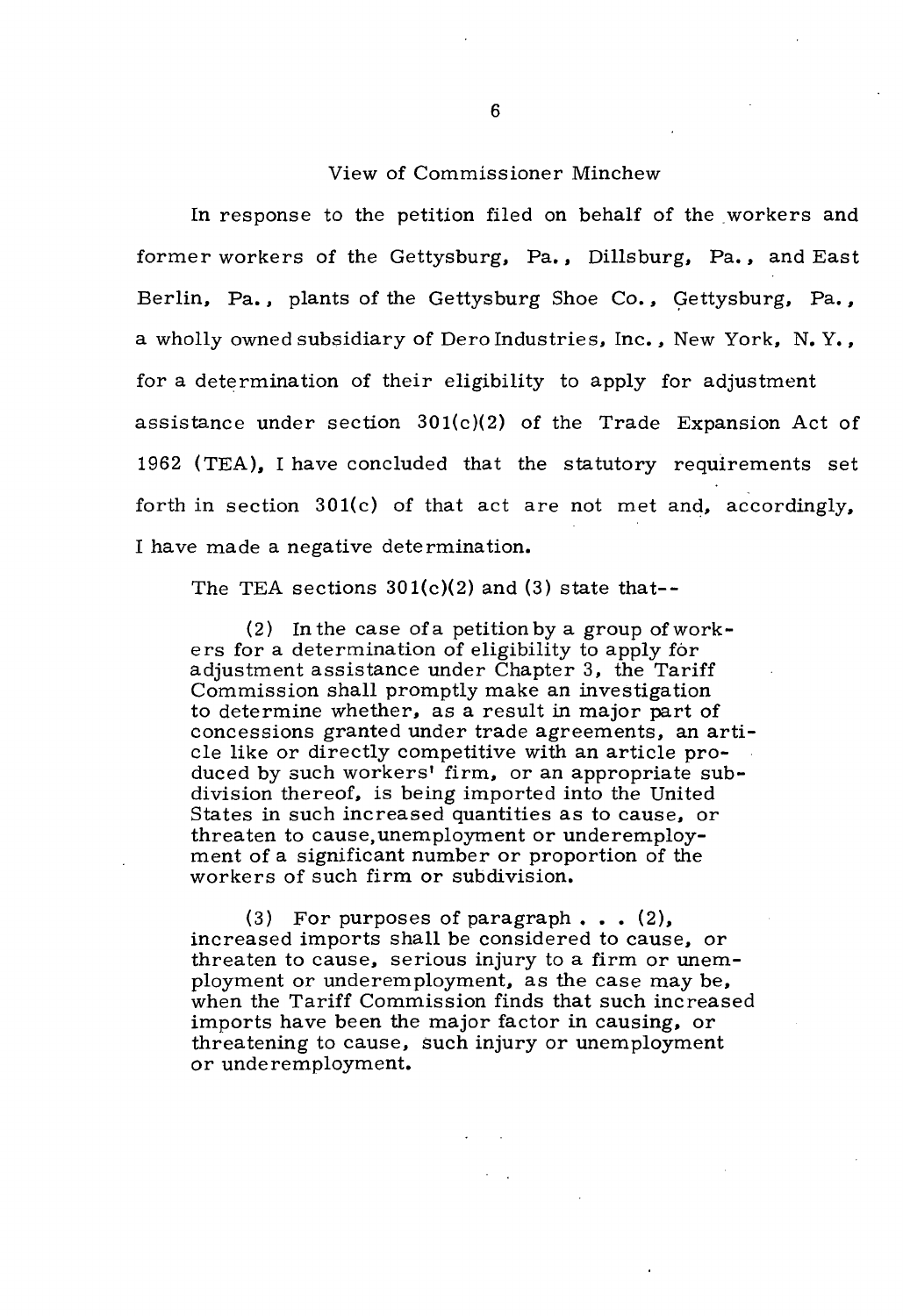I have concluded that factors other than increased imports of competitive footwear have been the major factor in causing unemployment or underemployment. 1/

1/ In my opinion, management practices of the parent firm, Dero Industries, Inc., as applied to Gettysburg Shoe Co. appear to be the major factor in causing the unemployment and the underemployment.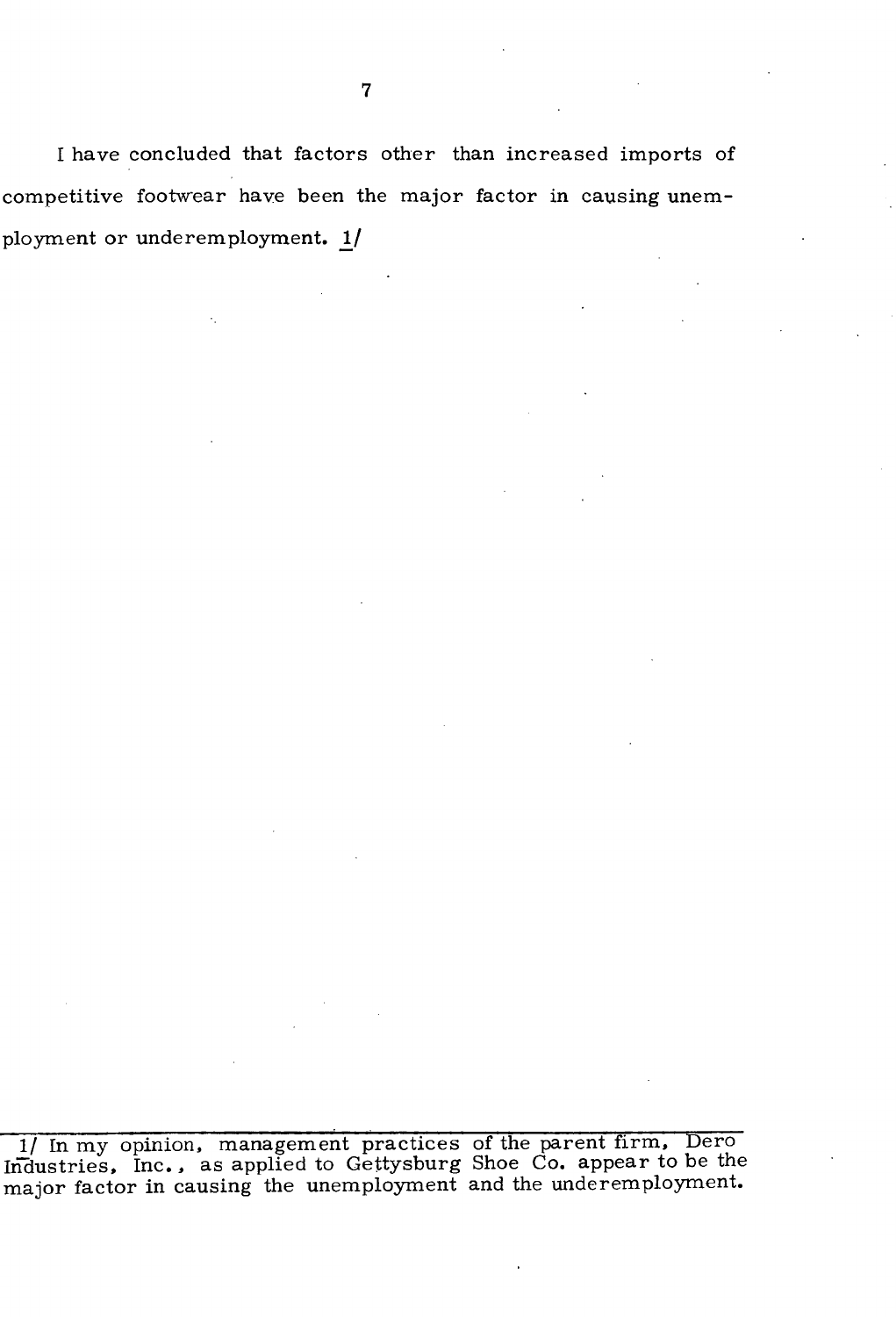$\frac{1}{2} \sum_{i=1}^{n} \frac{1}{i} \sum_{j=1}^{n} \frac{1}{j} \sum_{j=1}^{n} \frac{1}{j} \sum_{j=1}^{n} \frac{1}{j} \sum_{j=1}^{n} \frac{1}{j} \sum_{j=1}^{n} \frac{1}{j} \sum_{j=1}^{n} \frac{1}{j} \sum_{j=1}^{n} \frac{1}{j} \sum_{j=1}^{n} \frac{1}{j} \sum_{j=1}^{n} \frac{1}{j} \sum_{j=1}^{n} \frac{1}{j} \sum_{j=1}^{n} \frac{1}{j} \sum_{j=1}^{n$  $\label{eq:2.1} \frac{1}{\sqrt{2}}\left(\frac{1}{\sqrt{2}}\right)^{2} \left(\frac{1}{\sqrt{2}}\right)^{2} \left(\frac{1}{\sqrt{2}}\right)^{2} \left(\frac{1}{\sqrt{2}}\right)^{2} \left(\frac{1}{\sqrt{2}}\right)^{2} \left(\frac{1}{\sqrt{2}}\right)^{2} \left(\frac{1}{\sqrt{2}}\right)^{2} \left(\frac{1}{\sqrt{2}}\right)^{2} \left(\frac{1}{\sqrt{2}}\right)^{2} \left(\frac{1}{\sqrt{2}}\right)^{2} \left(\frac{1}{\sqrt{2}}\right)^{2} \left(\$  $\label{eq:2.1} \frac{1}{\sqrt{2}}\int_{\mathbb{R}^3}\frac{1}{\sqrt{2}}\left(\frac{1}{\sqrt{2}}\right)^2\frac{1}{\sqrt{2}}\left(\frac{1}{\sqrt{2}}\right)^2\frac{1}{\sqrt{2}}\left(\frac{1}{\sqrt{2}}\right)^2\frac{1}{\sqrt{2}}\left(\frac{1}{\sqrt{2}}\right)^2.$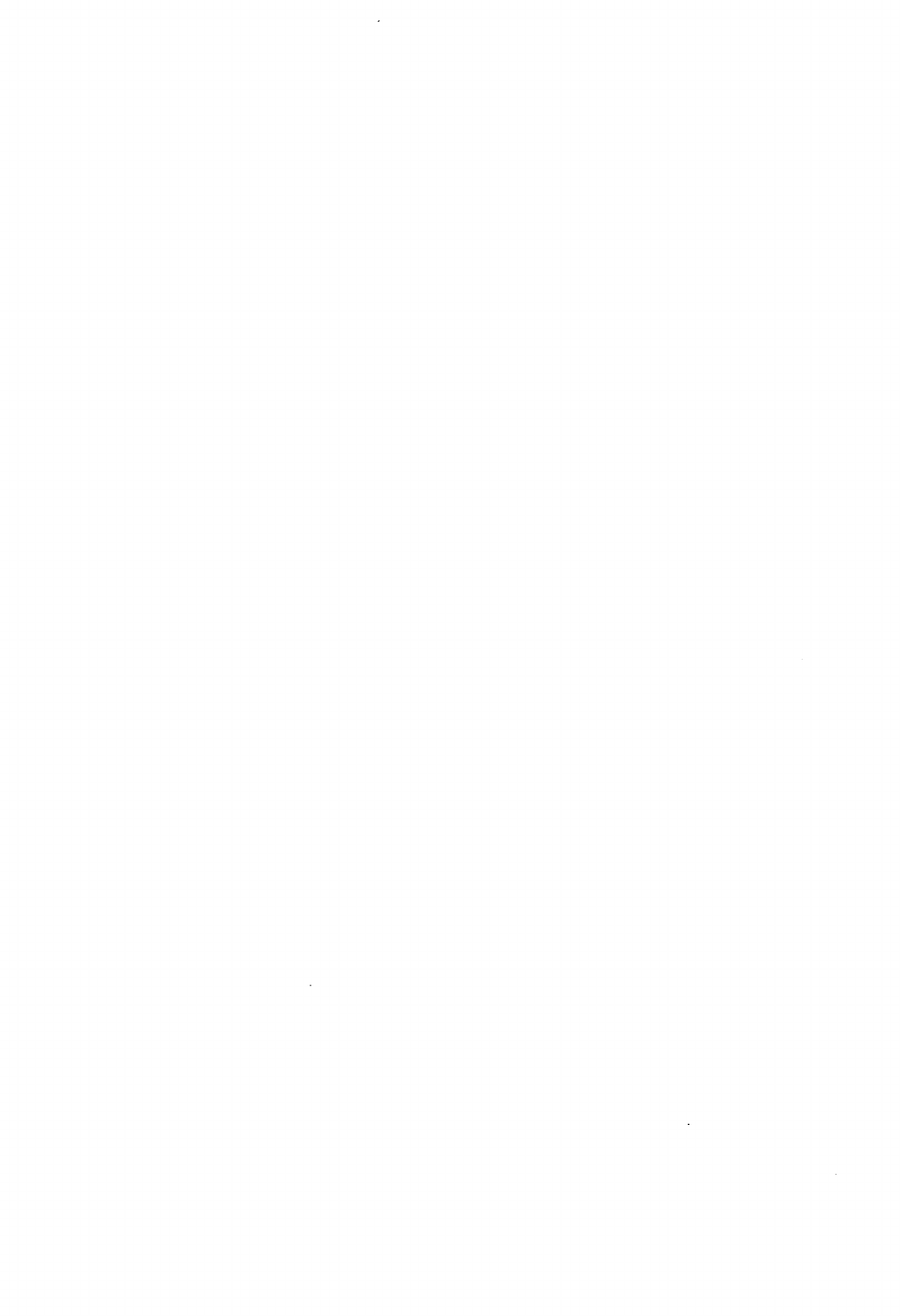## INFORMATION OBTAINED IN THE INVESTIGATION

Description of Articles Under Investigation

Gettysburg Shoe Co., of Gettysburg, Pa., currently operates two factories. One, in Gettysburg, produces women's and misses' fashion dress and casual shoes; the other, in East Berlin, Pa., warehouses raw materials and produces component parts for shoes completed in the Gettysburg plant. An additional factory, situated in Dillsburg, Pa., which produced women's and misses' dress and casual shoes, was closed on February 16, 1974. Footwear produced by Gettysburg Shoe retails in the range of \$8 to \$14 a pair; it is made with uppers of supported vinyl, urethane, or leather, and with composition soles of vinyl, urethane, or Kraton. 1/ The shoes are made in a wide variety of up-to-date styles with various types and heights of heels. They are constructed by the cement process, in which the outsole is affixed to the upper by an adhesive without . sewing.

The principal features ofwomen's and misses' shoes that determine the occasion or activity for which a particular pair is suitable- and thus the trade designations such as "dress" or "casual"--are the cut of the uppers, the style and height of the heels, the material used for the uppers, the kind of ornamentation, and the material .and construction of the soles. In general or commercial usage, however, these descriptive terms for footwear may have various meanings. Some of them are specifically defined for tariff purposes in

#### $A-1$

<sup>1/</sup> Kraton is a brand name for. certain thermoplastics sold by the Shell Chemical Corp.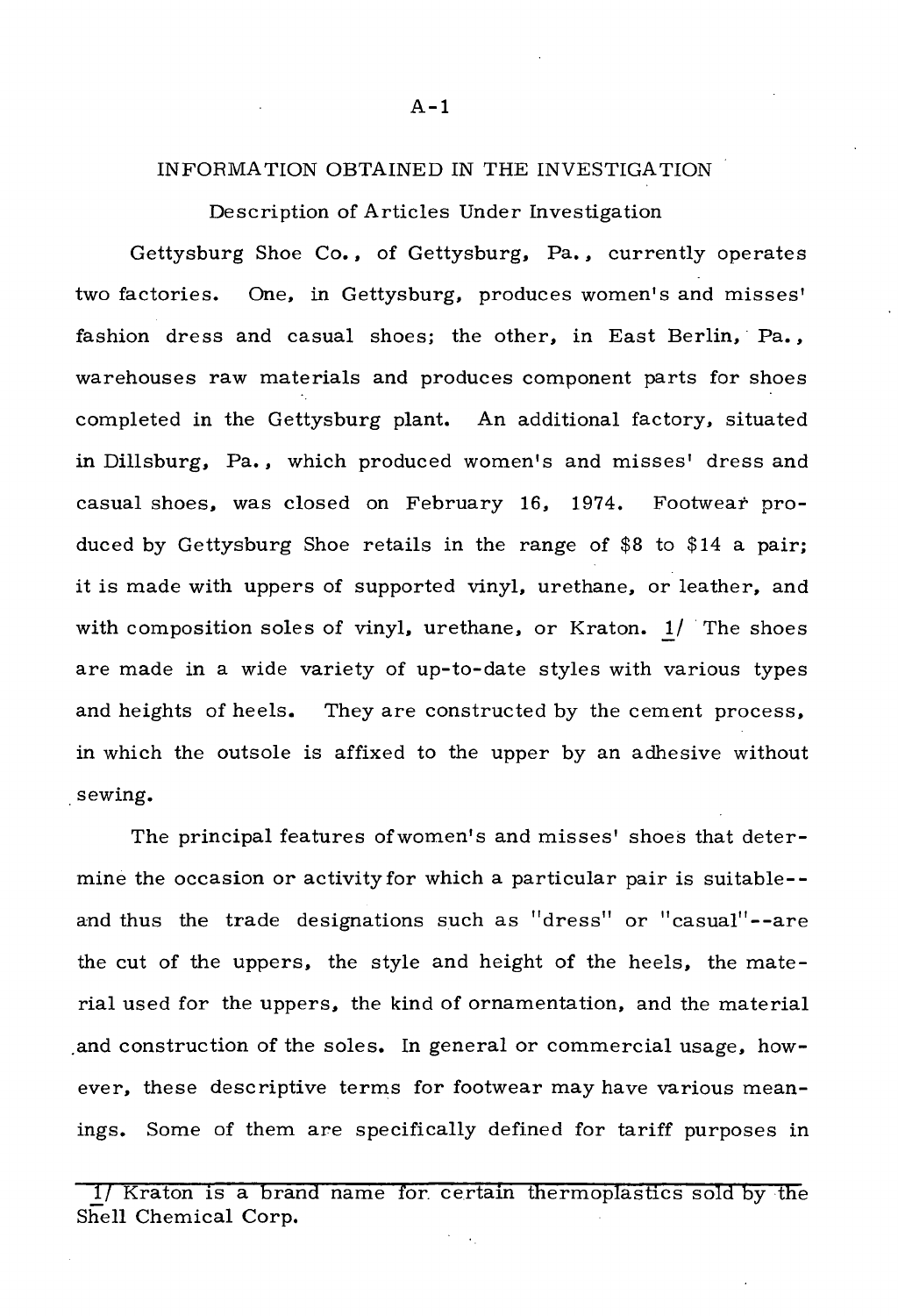the headnotes (including the statistical headnotes) to part 1, subpart A of schedule 7 of the Tariff Schedules of the United States Annotated (TSUSA).

Women's and misses' footwear for casual wear, not considered dress shoes, includes certain sandals, espadrilles, indoor-outdoor slippers, clogs. oxfords, desert boots, moccasins, and sneakers. Women today wear shoes suitable to their lifestyles, and with footwear becoming the most important accessory to fashion, footwear styles change rapidly. As changes have occurred in dress lengths and as trousers and other casual attire have become increasingly acceptable for almost every occasion, the distinction between dress and casual shoes has diminished. In the 1970's, footwear styles with 1-inch soles and even higher platforms became popular. A variety of materials- -crepe (plantation), "marshmallow" (pliable synthetic), leather combinations, and various plastics--were used to make soles, concealed platforms, and wedges. Some bottom assemblies were even colored, painted, or sculptured. During 1970-72, such platform styles dominated most women's footwear. Although in 1973, platforms became less extreme, their importance has continued into 1974, and bottoms have continued to be a key interest in shoe design.

It is estimated that about half of the women's nonrubber shoes produced in the United States in 1973 had leather uppers, compared with nearly seven-tenths in 1970. The American Footwear Industries Association (AFIA) indicates that, owing to the recent shortage of

 $A-2$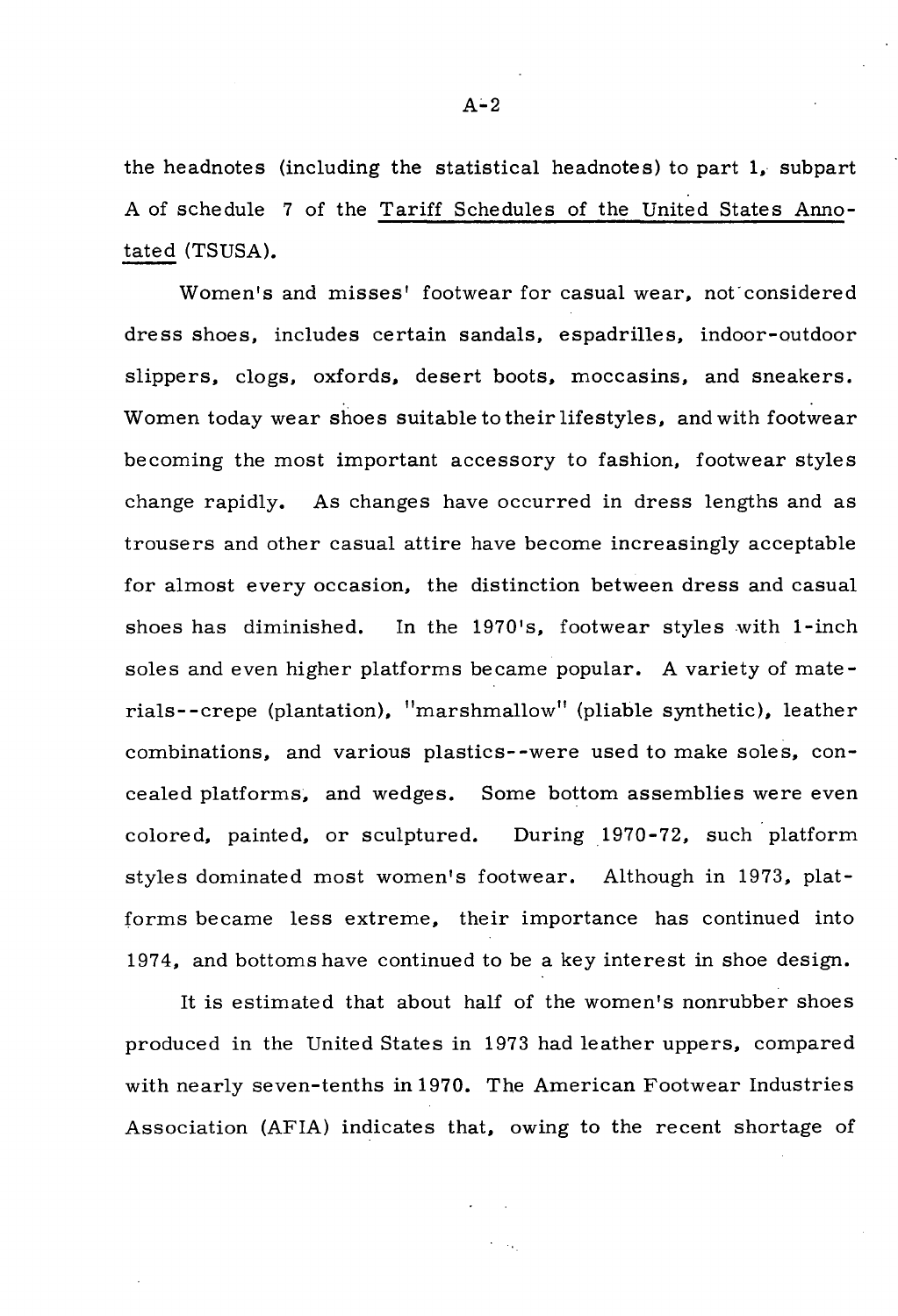hides and the consequent increases in prices of leather, prices of women's leather footwear have risen steadily. The president of the AFIA has further indicated that, as the prices of leather footwear increased, shoes made from sophisticated manmade materials--polyurethane, polymerics, and nylon velvets--gained a larger percentage of the U.S. market. Footwear of manmade materials lends itself not only to the multihued new platform styles favored by young people, but also to the more conservative styles. The following AFIA data illustrate the changes in the shares of the nonrubber footwear market supplied by leather and by manmade materials.

Percentages of total U.S. output of nonrubber footwear accounted for by leather and by manrnade materials, specified years 1950 to 1975

| Year<br><b>Contract Contract</b> | Leather | Manmade<br>materials |
|----------------------------------|---------|----------------------|
|                                  |         |                      |
|                                  | 85:     | 15                   |
|                                  | 76:     | 24                   |
|                                  | 60:     | 40                   |
|                                  | 54:     | 46                   |
|                                  | 50:     | 50                   |
|                                  |         |                      |

1/ Estimated.

Source: Compiled from data supplied by the American Footwear Industries Association.

Industry sources, however, report that, owing to recent and possibly worsening shortages of petrochemically derived materials, a reversal is possible in the trend indicated above.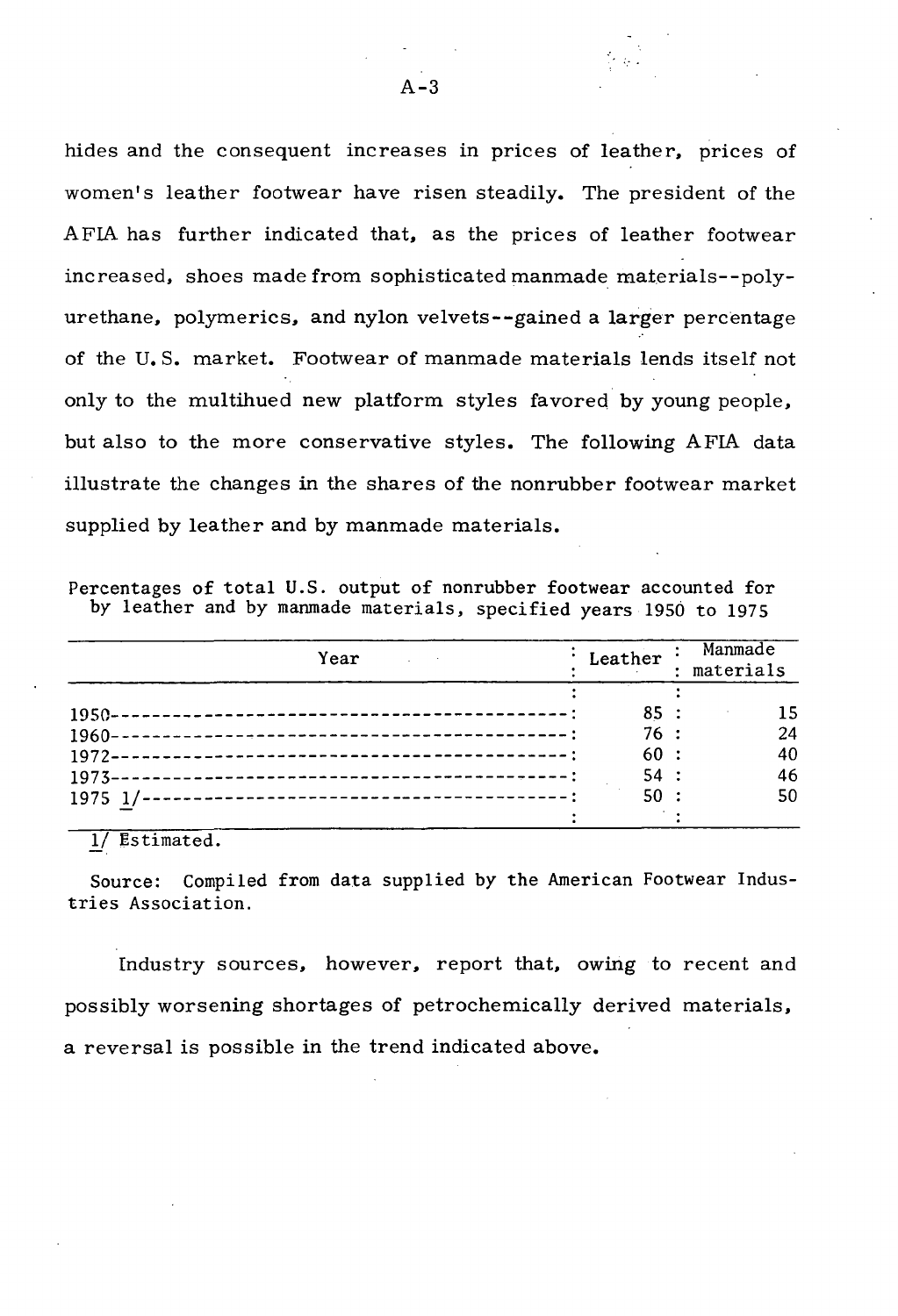#### U.S. Tariff Treatment

# Applicable TSUS items

The great bulk of women's and misses' imported dress and casual shoes are entered under TSUS items 700. 20, 700. *43,* 700. 45, and 700. 55. As explained briefly in the following paragraphs, the footwear classifiable under these four TSUS items varies with respect to materials, method of construction, price line, and/ or style.

Imports entered under TSUS items 700. 43 and 700. 45--which provide for leather footwear having a foreign (export) value of not over \$2. 50 a pair and over \$2. 50 a pair, respectively--consist predominantly of women's footwear in a wide range of styles, types, and prices. In terms of quantity, a substantial part of the combined imports under these two items in recent years have consisted of women's sandals for both casual and dress wear. The remainder have probably consisted predominantly of women's moderate-priced cement-process dress and casual shoes (i.e., in the retail price range of \$8 to \$20 a pair). Women's imported leather footwear made by the turn process and dutiable under TSUS item 700. 20 does not differ significantly in appearance from the leather dress shoes entered under items 700.43 and 700.45; however, the imports of turned footwear under item 700. 20 have been small.

Women's and misses' imported footwear with supported-vinyl uppers--the type of footwear which accounts for the bulk of output by Gettysburg Shoe Co. --dutiable under TSUS item 700. 55, has in recent years consisted predominantly of two groups: ( 1) street shoes of sturdy construction. produced in a single width for each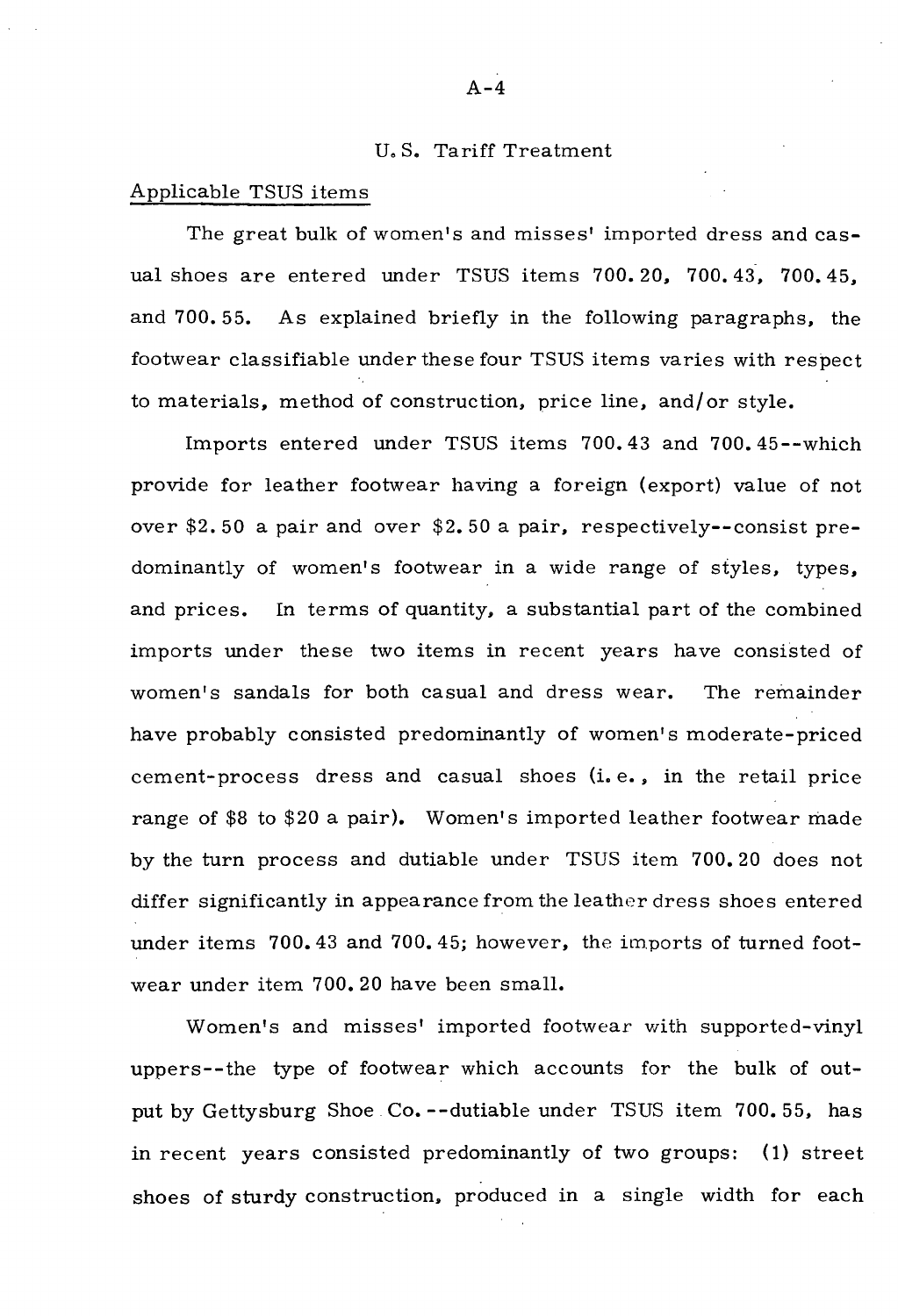particular length, for sale at self-service counters in variety stores, discount stores, and department-store basements, and· (2) folding slippers, sandals. and other inexpensive footwear. It is believed that before 1970 only a negligible portion of the annual imports of women's dress shoes admitted under item 700. 55 retailed at more than \$10 a pair; in the period 1971 through 1973, the annual imports of such footwear retailing at more than \$10 a pair (mostly just over that price) probably accounted for less than 10 percent of the total imports.

## Rates of duty

In the Tariff Act of 1930, women's leather footwear of cementprocess construction was originally dutiable under paragraph 1530(e) at 20 percent ad valorem. Such footwear is provided for in the TSUS, which became effective on August 31, 1963, under items 700. 43 and 700. 45. The rate of duty was reduced for the first time effective January 1, 1968, pursuant to concessions granted during the sixth (Kennedy) round of trade negotiations under the General Agreement on Tariffs and Trade (GATT). The current rate for item 700. 43 is 15 percent, and that for item 700. 45 is 10 percent.

Prior to the Kennedy Round, the rate of duty on leather turn or turned footwear (now provided for under TSUS item 700. 20) was first reduced on January 1, 1932, from 20 percent ad valorem to 10 percent, pursuant to section 336 of the Tariff Act of 1930. The 10-percent rate, which was. bound against increase in a concession granted to Switzerland, effective February 15, 1936, was reduced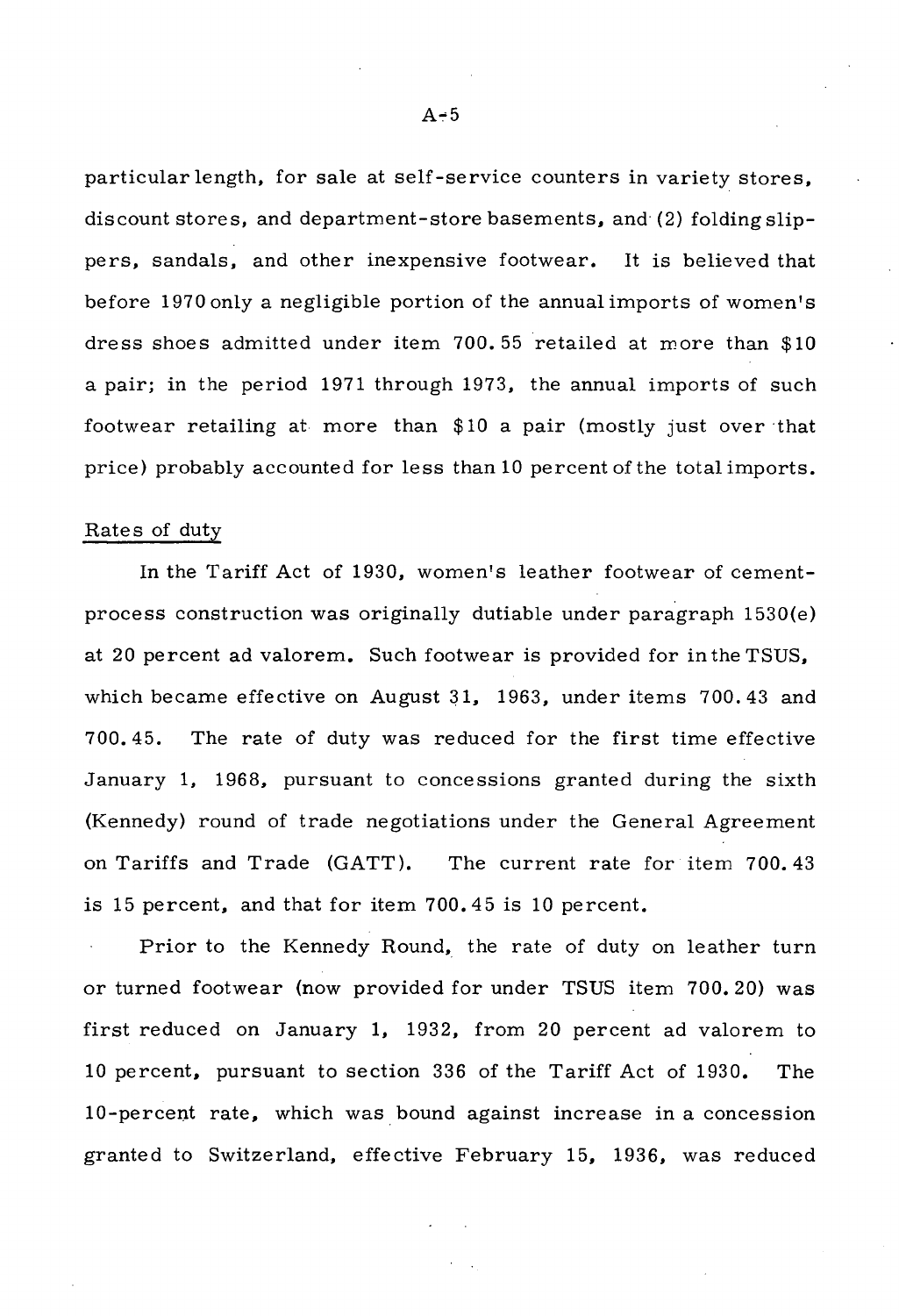to 5 percent pursuant to a concession, effective May *30,* 1950, granted under the GATT. The current rate for item 700.20 is 2.5 percent.

Supported vinyl was not used for uppers until the late 1940's or early 1950's. Prior to the effective date of the TSUS, imports of women's and misses' supported-vinyl-upper footwear, which were dutiable under various provisions of the Tariff Act, were classified principally--

- ( 1) By similitude, at the rate of 20 percent ad valorem applicable to leather footwear provided for in paragraph  $1530(e)$ . 1/
- (2) Under paragraph 1537(b) as articles in chief value of rubber, at the trade-agreement rate of 12. 5 percent ad valorem where the soles were of india rubber and constituted the chief value of the footwear in question.
- (3) Under paragraph 1539(b) at the reduced rate of 21 cents per pound plus 17 percent ad valorem where the footwear was in chief value of a product having a synthetic resin as the chief binding agent.

In the TSUS a rate of 12. 5 percent ad valorem was established for item 700. 55 as the trade-agreement rate to replace the wide range of rates previously applicable to the various types of footwear provided for in this item. 2/ The current rate on footwear with supported-vinyl uppers is 6 percent ad valorem, reflecting the final stage, effective January 1, 1972, of a five-stage concession granted in the Kennedy Round.

<sup>1/</sup> The principal kinds of footwear with supported-vinyl uppers now being imported (i.e., those with soles of vinyl or other plastics) would have been dutiable by virtue of the similitude provision under par. 1530(e) at a rate of 20 percent ad valorem.

<sup>2/</sup> The col. 2 rate of duty for item 700. 55 is 35 percent.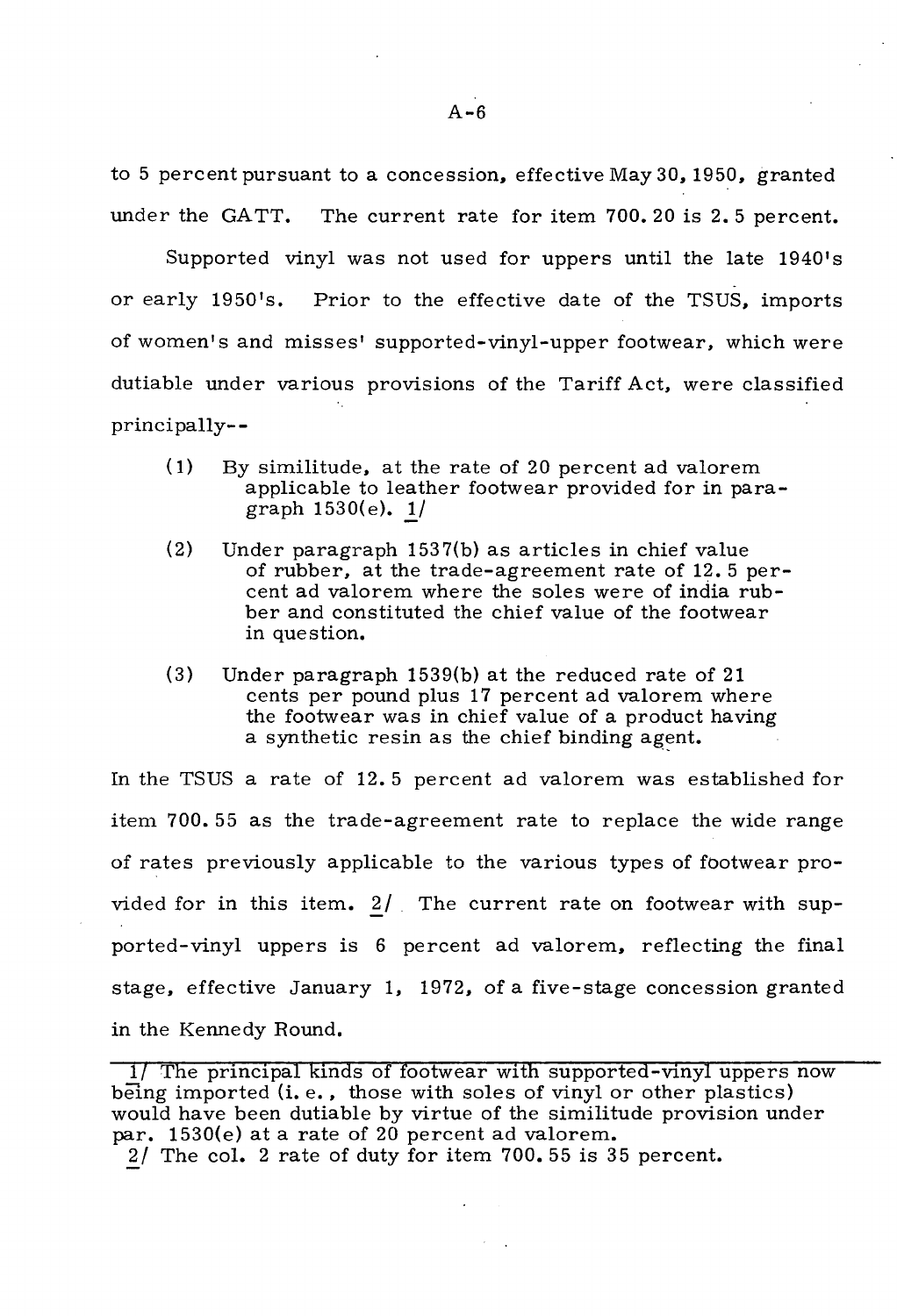Table 1 in the appendix shows the reductions in rates of duty resulting from trade-agreement concessions granted under the GA TT for footwear of the types now dutiable under items 700. 20, 700. 43, 700. 45, and 700. 55. Tables 2 through 5 show U.S. imports of women's shoes admitted under the TSUS items mentioned above and the applicable rates of duty.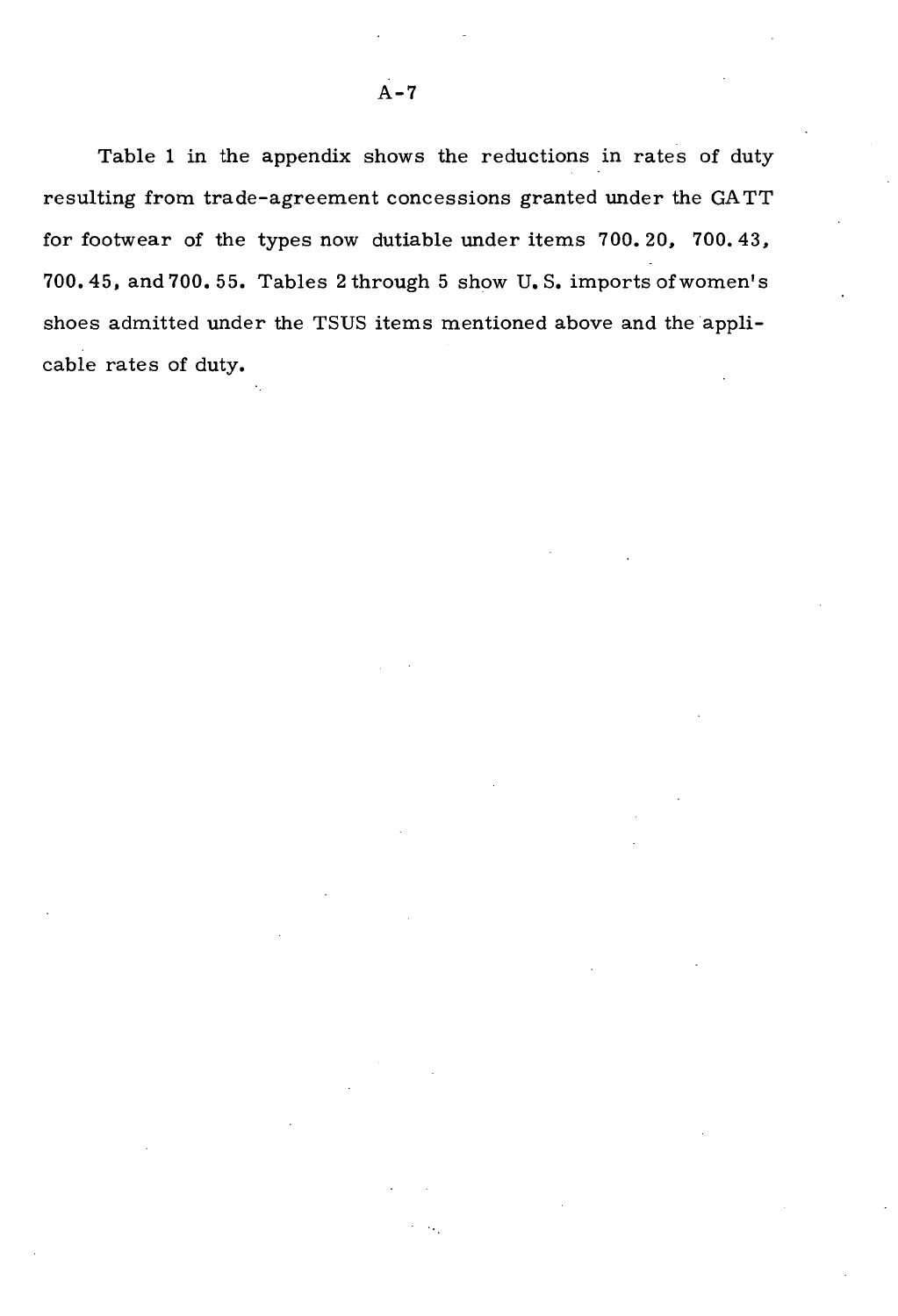#### U.S. Consumption. Production. and Imports

During the period 1965-73, apparent annual U.S. consumption of all women's and misses' nonrubber footwear (including dress and casual) rose from an estimated 386 million pairs in 1965 to a peak of 455 million pairs in 1968 and then declined to 402 million pairs in 1973. In January-June 1974, consumption amounted to only 208 million pairs, compared with 231 million pairs in the corresponding period of 1973. Annual U.S. production of such footwear declined from 319 million pairs in 1965 to 190 million pairs in 1973. The decline continued into 1974, when production amounted to 98 million pairs in January-June, compared with 104 million pairs in January-June 1973. Annual imports tripled during the period 1965-73, and their share of the market increased without interruption from 17 percent to 53 percent. However, as shown in the following table, imports declined from 127 million pairs during January-June 1973 to 110 million pairs in the corresponding period of 1974--or by 14 percent. Italy and Spain have been the principal suppliers of women's and misses' dress and casual leather footwear; the Republic of China (Taiwan) has been the principal supplier of such footwear made with vinyl uppers.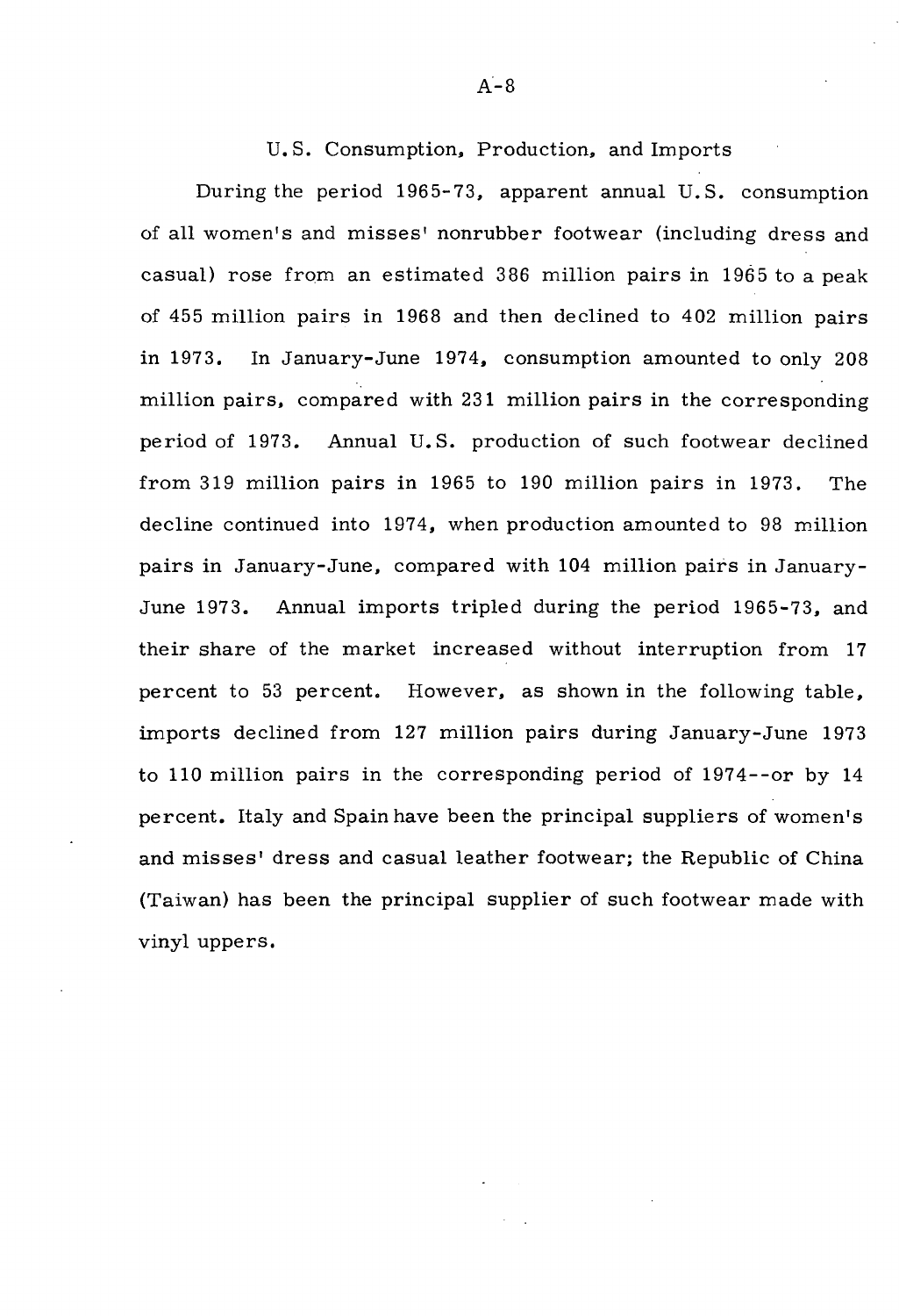Nonrubber footwear for women and misses: U.S. production, imports for consumption, and apparent consumption, 1965-73, January-June i973, and January-.June 1974

|                                    |         |            |                | : Apparent : |              | Ratio of    |
|------------------------------------|---------|------------|----------------|--------------|--------------|-------------|
| Period                             | Produc- | Imports 1/ |                | consump-     |              | imports to  |
|                                    | tion 1/ |            |                | tion $3/$    |              | consumption |
| ٠                                  | Million | Million    | $\ddot{\cdot}$ | Million      |              |             |
|                                    | pairs   | pairs      |                | pairs        |              | Percent     |
|                                    |         |            |                |              |              |             |
| $1965 - -$                         | 319     | 67         |                | 386          |              | 17          |
| 1966-<br>--------------            | 323     | 70         |                | 393          |              | 18          |
| 1967-----------------              | 290     | 96         |                | 386          |              | 25          |
| 1968-----------------              | 322     | 133        |                | 455          |              | 29          |
| 1969-----------------              | 271     | 139        |                | 410          |              | 34          |
| $1970 - - - - - - - - - - - -$ :   | 260     | 165        | $\cdot$        | 425          | $\cdot$ .    | 39          |
| 1971-----------------:             | 237     | 180        |                | 417          | $\cdot$      | 43          |
| $1972 - - - - - - - - - - - - -$ : | 223:    | 198        |                | 421          | $\cdot$ .    | 47          |
| $1973 - - - - - - - - - - - - -$   | 190     | 212        |                | 402          | $\mathbb{R}$ | 53          |
| January-June--                     |         |            |                |              |              |             |
| $1973 - -$<br>------------         | 104     | 127        |                | 231          |              | 55          |
| $1974 - -$<br>------------         | 98      | 110        |                | 208          |              | 53          |
|                                    |         |            |                |              |              |             |

1/ Production represents the output of women's and misses' footwear as reported by the U.S. Bureau of the Census, plus shipments to the U.S. mainland from Puerto Rico.

2/ Partly estimated from the official statistics for footwear of the kinds described in pt. 1, subpt. A, of schedule 7 of the TSUSA except imports described in items 700.32, 700.51, 700.52, 700.53, and 700.60 and except zoris (very inexpensive thonged sandals of rubber or plastics), dutiable under item 700.55. Includes imports of misses' footwear, which have been negligible compared with those of women's.

3/ Computed from U.S. production plus imports without an allowance for exports, which in 1973 amounted to about 1 million pairs.

Source: Compiled from official statistics of the U.S. Department of Commerce, except as noted.

Data on U.S. consumption of women's and misses' dress shoes are not separately reported in official statistics. It is estimated, however, that during 1965-73 apparent annual U.S. consumption (production plus imports) of such footwear movedirregularly, rising from about 204 million pairs in 1965 to about 231 million in 1968 but declining to 180 million in 1973. The· decline continued into 1974, when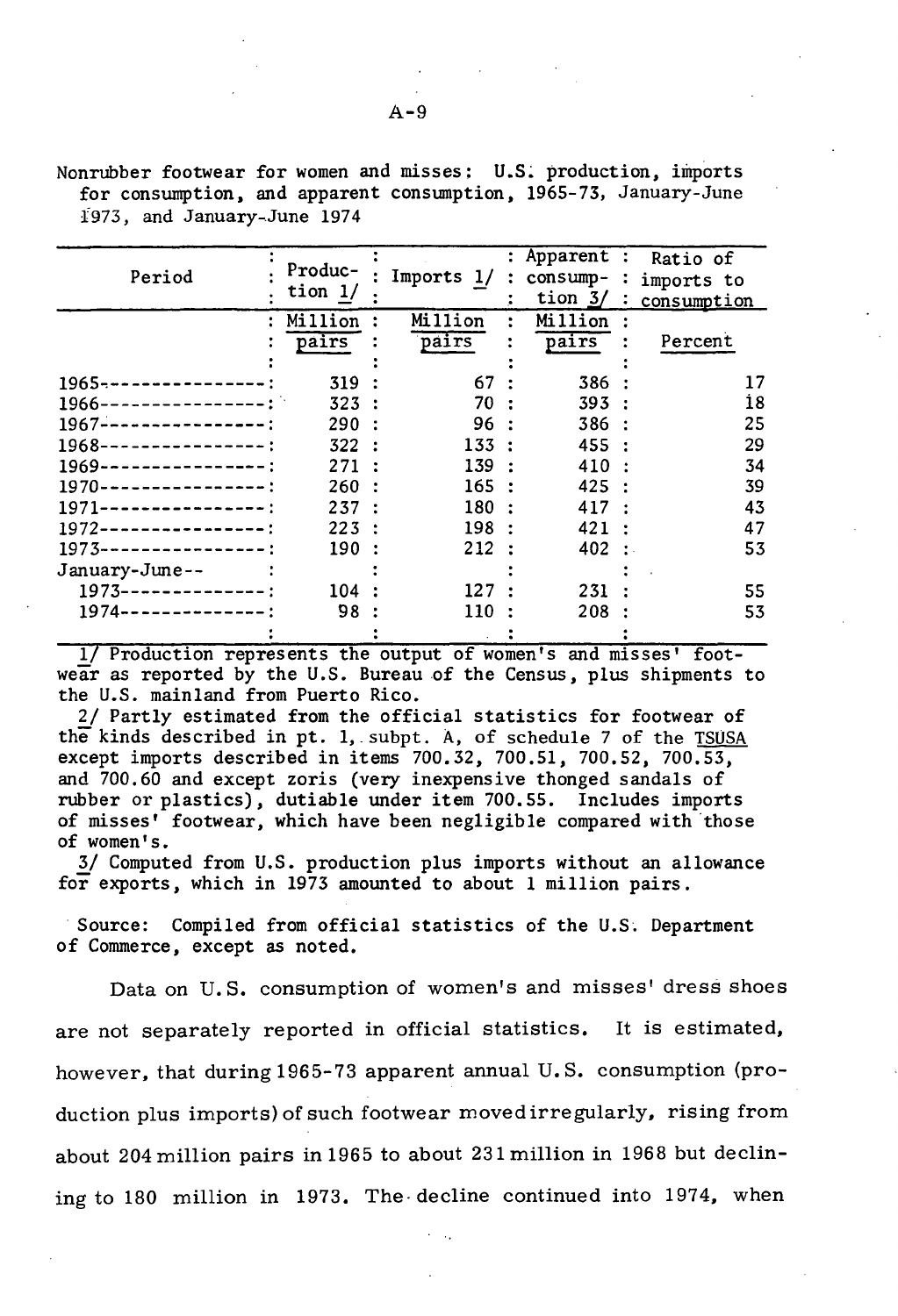apparent consumption totaled 90 million pairs during January-June, compared with 101 million pairs for the corresponding period of the previous year. Estimated domestic production of women's and misses' dress shoes during this period. reached a peak of about 210 million pairs in 1968 and then declined to 127 million pairs in 1973. During January-June 1974, production was lower by 5 million pairs (65 million) than for the corresponding period of 1973. Estimated imports rose from 4 million pairs in 1965 to 53 million pairs in 1973, but dropped to 25 million pairs in January-June 1974, compared with 31 million pairs in January-June 1973. The share of apparent annual U.S. consumption of women's and misses' dress shoes supplied by imports increased from 2 percent in 1965 to 29 percent in 1973; it was 31 percent in January-June 1973, but dropped to 28 percent in the corresponding period of 1974, as shown in the following table.

 $A - 10$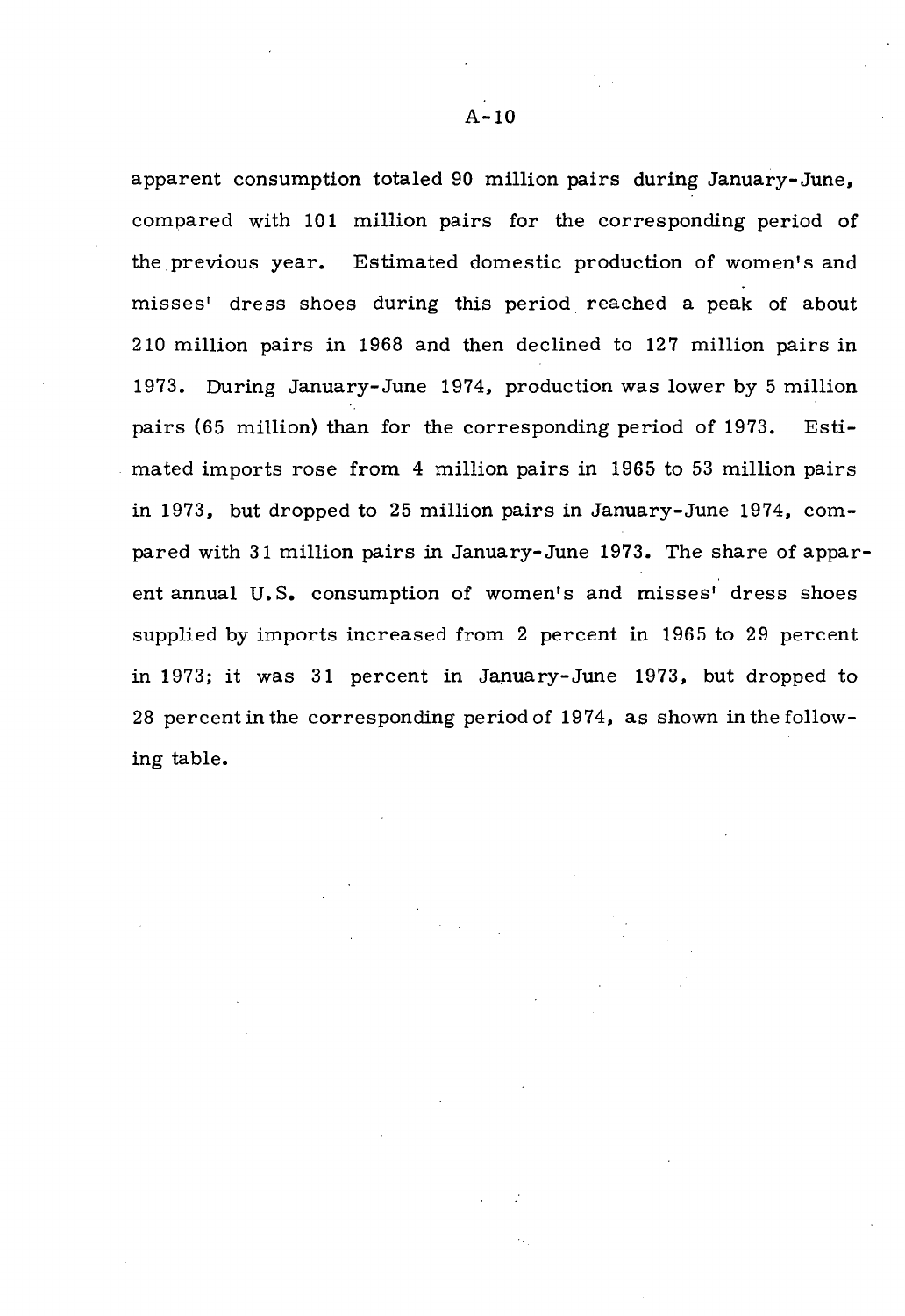Dress shoes for women and misses: Estimated U.S. production, imports for consumption, and apparent consumption, 1965-73, January-June 1973, and January-June 1974

| Period                             | Produc-<br>tion 1/ | Imports 2/ |                | : Apparent :<br>consump- | Ratio of<br>imports to |
|------------------------------------|--------------------|------------|----------------|--------------------------|------------------------|
|                                    |                    |            |                | tion $3/$                | <u>consumption</u>     |
|                                    | Million            | Million    | $\ddot{\cdot}$ | Million                  |                        |
|                                    | pairs              | pairs      |                | pairs                    | Percent                |
|                                    |                    |            |                |                          |                        |
| $1965 - -$                         | 200:               | 4          |                | 204                      | 2                      |
| 1966----------------               | 206:               |            |                | 213                      | 3                      |
| $1967$ ----------------            | 188                | 11         |                | 199                      | 6                      |
| $1968$ ----------------            | 210                | 21         |                | 231                      | 9                      |
| $1969$ ----------------:           | 177                | 28         |                | 205:                     | 14                     |
| $1970 - - - - - - - - - - - - -$   | 165:               | 36 :       |                | 201                      | 18                     |
| 1971<br>-------------              | 156:               | 43         |                | 199                      | 22                     |
| $1972 -$<br>--------------         | 150                | 50         |                | 200                      | 25                     |
| $1973 - - - - - - - - - - - - - -$ | 127                | 53 :       |                | 180                      | 29                     |
| January-June--                     |                    |            |                |                          |                        |
| $1973 - - - - - - - - - - -$       | 70                 | 31         |                | 101                      | 31                     |
| 1974-------------                  | 65                 | 25         |                | 90                       | 28                     |
|                                    |                    |            |                |                          |                        |

1/ Dress shoes are believed to account for about 2/3 of the total annual output of nonrubber footwear for women and misses.

2/ Dress shoes are estimated to have accounted for about 1/4 of the total annual imports of women's and misses' footwear in recent years. 3/ Data represent estimated production plus estimated imports without an allowance for exports, which in 1973 accounted for less than 1 million pairs.

Source: Estimated by the U.S. Tariff Commission, based on official statistics of the U.S. Department of Commerce.

Estimates of U.S. production, imports, and apparent consumption of women's and misses' casual footwear are shown in the following table. During the period 1965-73, while domestic production was on a downward trend and imports more than doubled, estimated apparent consumption fluctuated from 180 million pairs in 1966 to 224 million pairs in both 1968 and 1970 and amounted to 222 million in 1973. It is estimated that the import share of domestic consumption increased from  $35$  percent in 1965 and 1966 to 72 percent

•,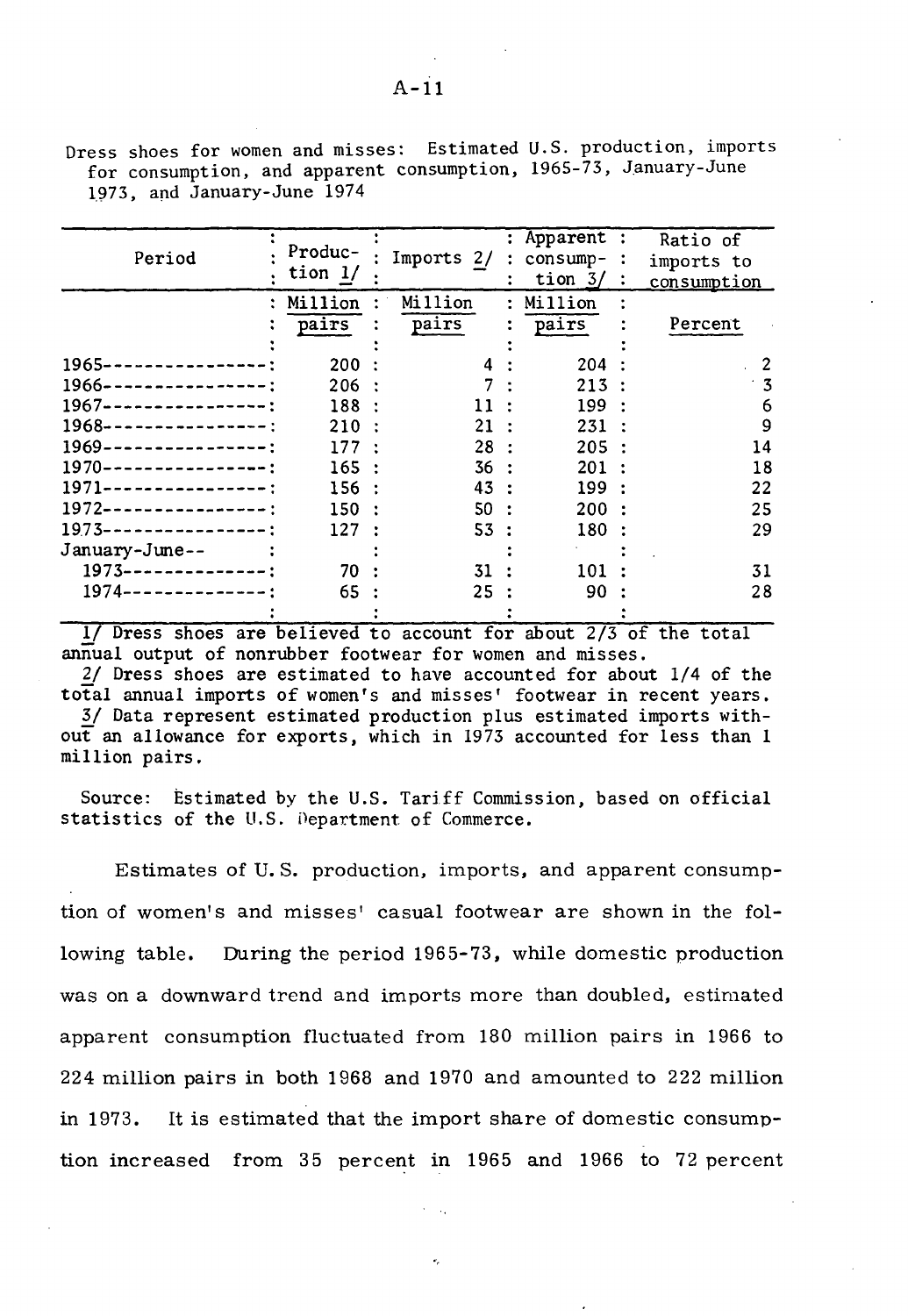in 1973. While estimated production fell by less than 3 percent, from 34 million pairs in January-June 1973 to 33 million in January-June 1974, imports fell by more than 11 percent, from 96 million pairs in January-June 1973 to 85 million in the corresponding period of 1974. The share of consumption supplied by imports during January-June 1974 declined to the 1973 level (72 percent) from the share of 74 percent in January-June 1973.

Women's and misses' casual footwear: Estimated production, imports for consumption, and apnarent consumption, 1965-73, January-June 1973, and January-June 1974

| Period                                     | Produc- :<br>tion $1/$ | Imports 2/ | Apparent<br>consump-<br>tion $3/$ | Ratio of<br>imports to<br>apparent<br>consumption |
|--------------------------------------------|------------------------|------------|-----------------------------------|---------------------------------------------------|
| $\ddot{\phantom{a}}$                       | Million                | Million    | Million                           |                                                   |
|                                            | pairs                  | pairs      | pairs                             | Percent                                           |
|                                            |                        |            |                                   |                                                   |
| 1965-<br>-------------------               | 119:                   | 63:        | 182                               | 35                                                |
| 1966-<br>--------------------              | 117:                   | 63:        | 180                               | 35                                                |
| $1967 - -$<br>------------------- <b>:</b> | 102:                   | 83:        | 187:                              | 45                                                |
| 1968-<br>------------------                | 112:                   | 112        | 224                               | 50                                                |
| 1969-<br>-----------------                 | 94:                    | 111        | 205                               | 54                                                |
| $1970-$<br>-----------------               | 95:                    | 129        | 224                               | 58                                                |
| $1971 -$<br>_____________________          | 81                     | 137        | 218                               | 63                                                |
| 1972-<br>-------------------- <b>:</b>     | 73:                    | 148:       | 221                               | 67                                                |
| $1973-$<br>-------------------             | 63:                    | 159:       | 222:                              | 72                                                |
| January-June--                             |                        |            |                                   |                                                   |
| 1973--------------------                   | 34:                    | 96 :       | 130                               | 74                                                |
| 1974-                                      | 33 :                   | 85:        | 118                               | 72                                                |
|                                            |                        |            |                                   |                                                   |

 $1/$  Casual shoes are believed to account for about  $1/3$  of the total annual output of nonrubber footwear for women and misses.

 $2/$  Casual shoes are estimated to have accounted for about  $3/4$  of the total annual imports of women's and misses' footivear in recent years.

3/ Data represent estimated production plus estimated imports without an-allowance for exports, which in 1973 amounted to less than 1 million pairs.

Source: Estimated by the U.S. Tariff Commission from official statistics of the U.S. Department of Commerce.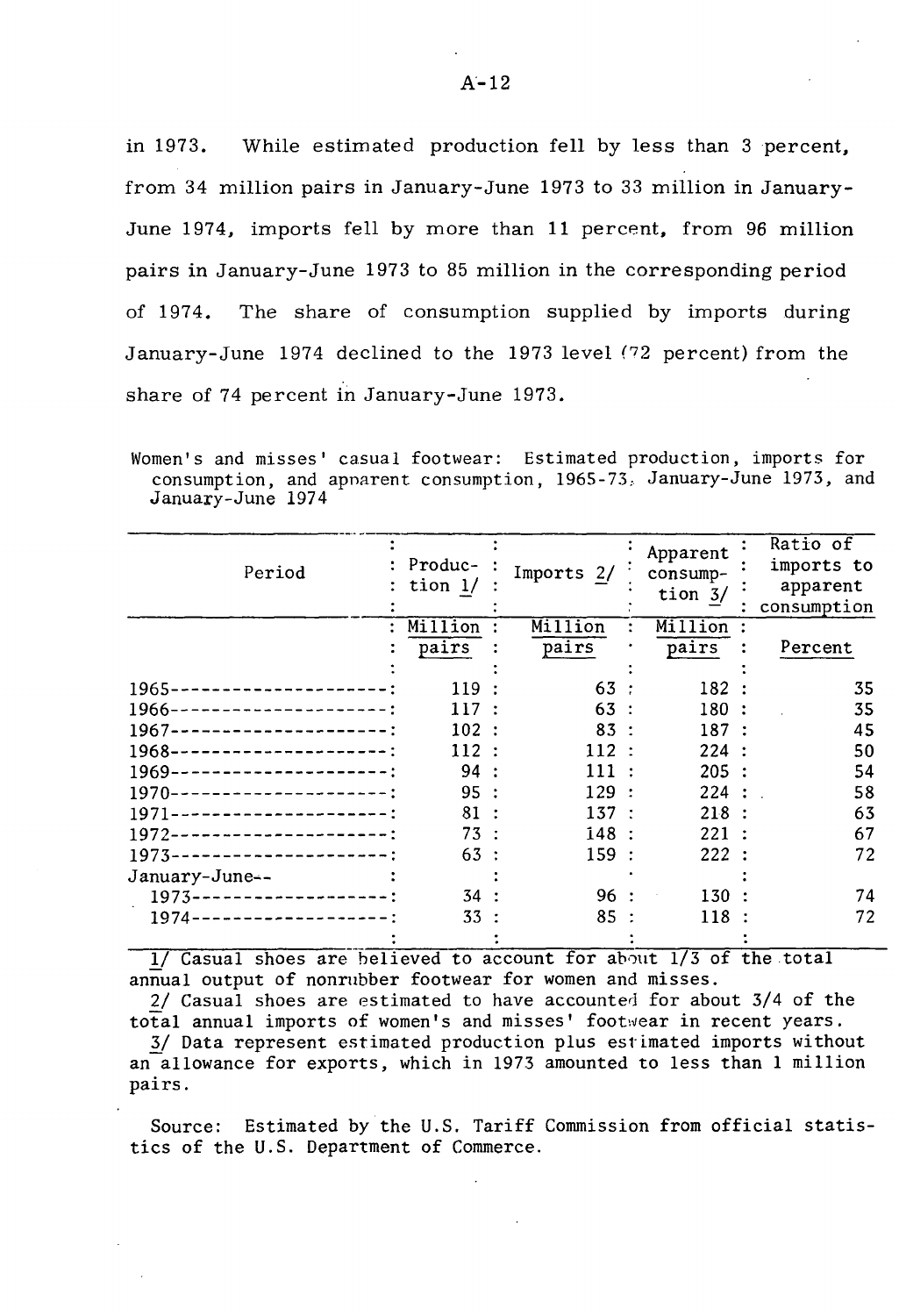#### Prices

As indicated earlier in this report, the women's and misses' shoes produced by Gettysburg Shoe Co. retailed in the range of \$8 to \$14 a pair. As shown in the table below, about 32 percent of domestic production of women's and misses' nonrubber footwear in 1972 was sold at estimated retail selling prices ranging from \$8 to  $$14$  a pair.

Women's and misses' nonrubber footwear: Percentage distribution of domestic production, by retail-selling-price brackets, 1972 and 1968

| Estimated retail selling price                                                                                                                                                                                            | .1972                                 | 1968  |
|---------------------------------------------------------------------------------------------------------------------------------------------------------------------------------------------------------------------------|---------------------------------------|-------|
| \$2,00 or less----------------------------------:<br>\$4.01 to \$6.00----------------------------------:<br>$$8,01$ to $$10,00$ ---------------------------------;                                                        | 0.9:<br>5.6:<br>19.9:<br>$16.1$ :     | 19.2  |
| \$10.01 to \$12.00--------------------------------:<br>\$12.01 to \$14.00---------------------------------;<br>\$14.01 to \$16.00----------------------------------<br>\$16.01 to \$18.00-------------------------------; | $11.0$ :<br>4.5:<br>7.4 :<br>6.6:     | 48.7  |
| $$20.01$ to $$24.00$ --------------------------------:<br>\$24.01 to \$28.00--------------------------------:<br>\$28.01 to \$32.00-------------------------------:                                                       | 13.3 :<br>$11.0$ :<br>2.0:<br>$1.2$ : | 29.3  |
| \$32.01 to \$36.00--------------------------------:<br>$$36.01$ to $$40.00$ ---------------------------------<br>\$40.01 or more----------------------------------:                                                       | $.3$ :<br>$.1$ :<br>.1 : .            | 2.8   |
|                                                                                                                                                                                                                           | 100.0                                 | 100.0 |

Source: U.S. Bureau of the Census, Footwear Production by Manufacturer's Selling Price, 1972.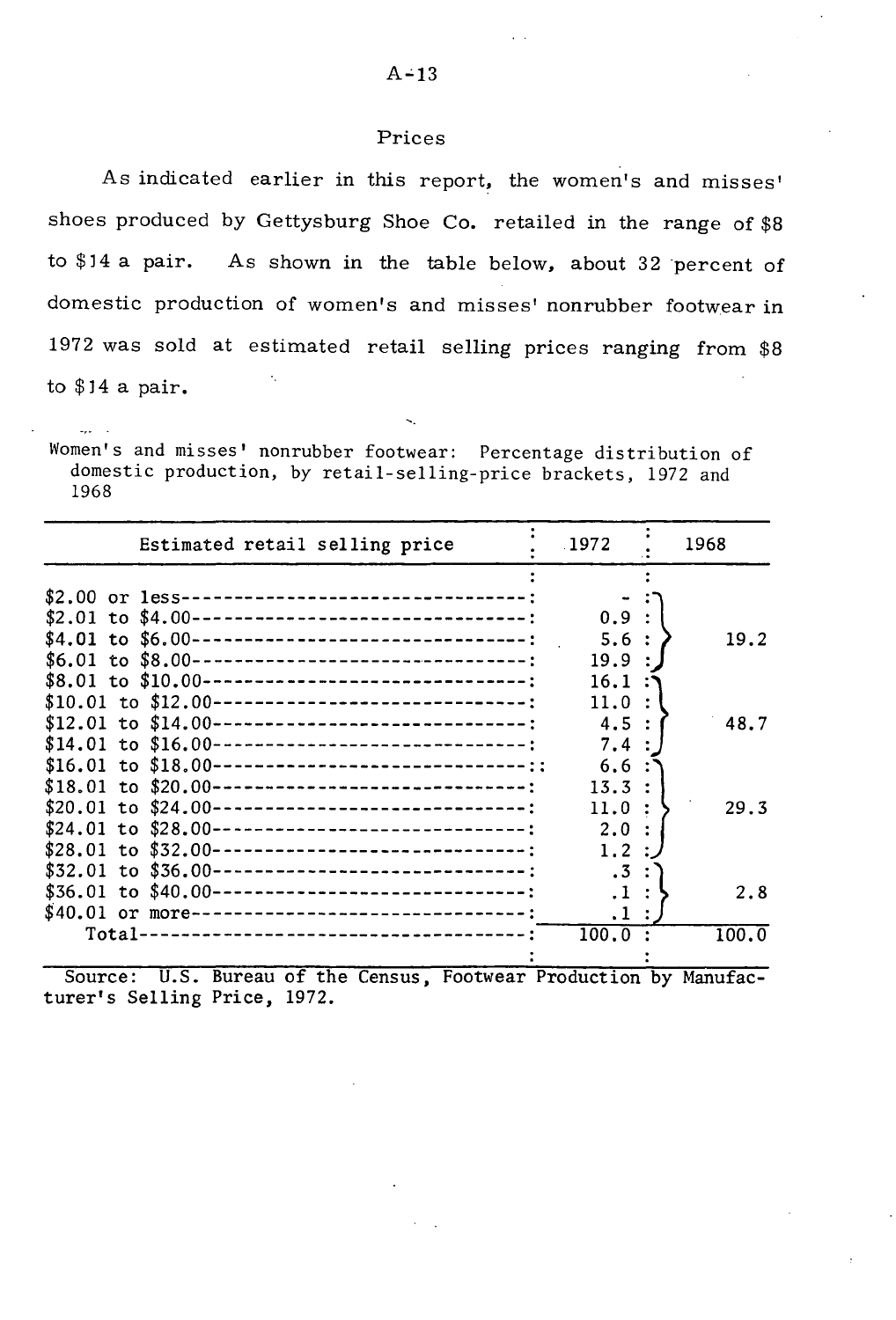Data with respect to the estimated retail price of the imported footwear are shown in the table below.

Women's and misses' nonrubber footwear: Percentage distribution of imported footwear, by estimated retail-selling-price brackets, 1972

|                                | Percent |
|--------------------------------|---------|
| Estimated retail selling price | οf      |
|                                | total   |
|                                |         |
|                                | 33      |
|                                | 23      |
|                                |         |
| $$10.01$ to $$16.00--$         | 18      |
|                                |         |
|                                |         |
|                                |         |
|                                | 100     |
|                                |         |

Source: Estimated by the U.S. Tariff Commission on the basis of imports entered under TSUSA items 700.4310, 700.4340, 700.4540, and 700.5545 in 1972. Such imports accounted for about 82 percent of the total imports of footwear for women and misses in that year.

#### U.S. and Foreign Wage Rates

The table on the following page shows the average hourly earnings and the estimated compensation per hour received by shoe workers in eight countries in 1970, 1971, and 1972. While of some use in comparing the labor costs of the shoe industries in the various countries listed, the table has several shortcomings that make such comparisons inexact. First, in only the United States, Italy, and Hong Kong is the industry definition limited exclusively to footwear. In other countries the industry classifications are more encompassing. Second, as footnote 1 to the table indicates, published hourly earnings in the various countries differ in composition. Third, total compensation for workers includes varying factors in the eight countries.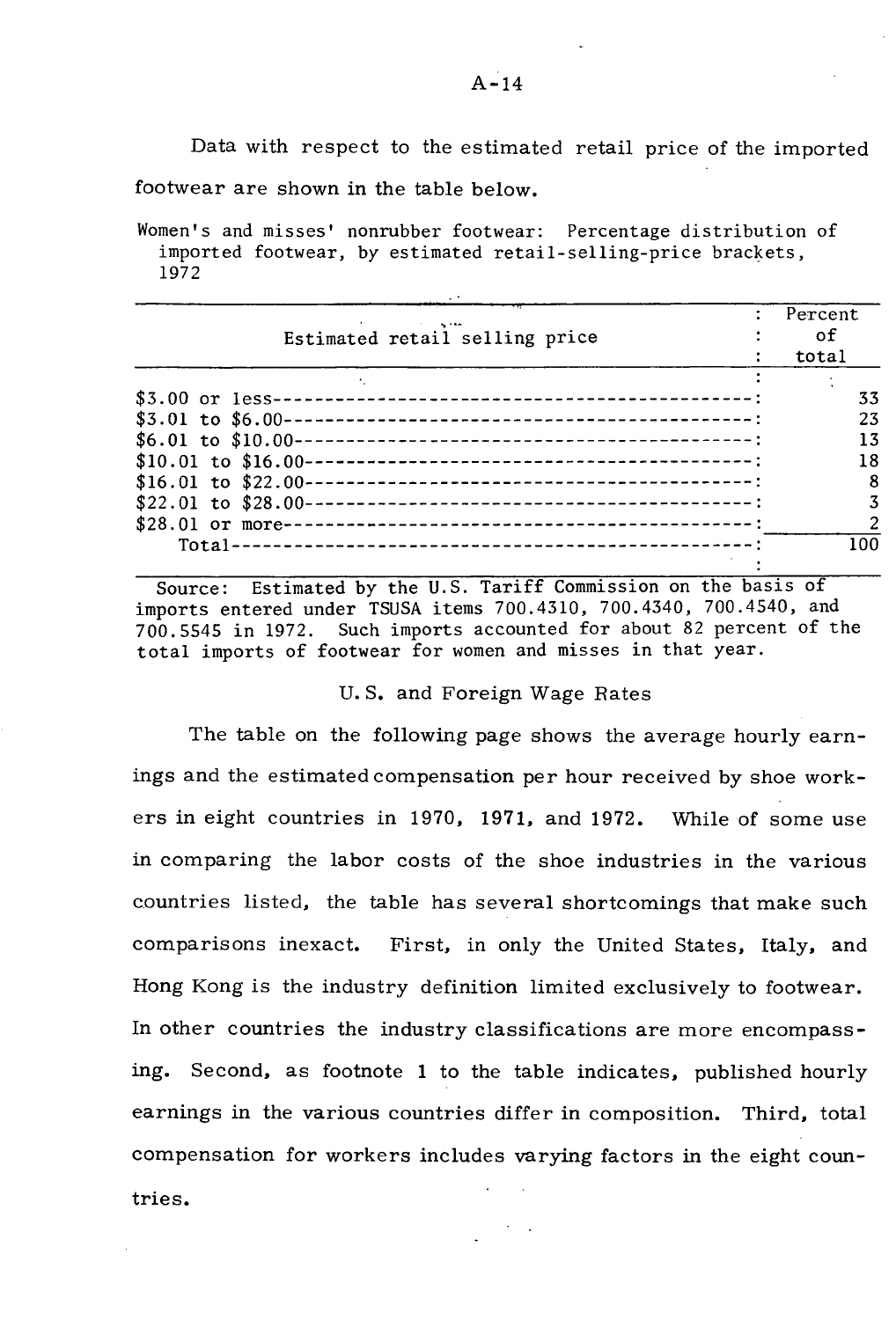| Hourly earnings of production workers and estimated total compensation per hour worked |                                                                     |  |  |  |
|----------------------------------------------------------------------------------------|---------------------------------------------------------------------|--|--|--|
|                                                                                        | in specified industries related to footwear in 8 countries, 1970-72 |  |  |  |

|             |                                                                  | $\cdots$ $\cdots$                       |  |                     |                     |                                              |                        |            |
|-------------|------------------------------------------------------------------|-----------------------------------------|--|---------------------|---------------------|----------------------------------------------|------------------------|------------|
| Country     | Industry                                                         | Published average<br>hourly earnings 1/ |  |                     |                     | Estimated compensation<br>per hour worked 2/ |                        |            |
|             |                                                                  | 1970                                    |  | 1971                | 1972                | 1970                                         | 1971                   | 1972       |
| Brazil--    | -: Clothing and footwear--                                       | $3/$ \$0.28 :                           |  | $4/\sqrt{2}$        | 4/                  |                                              |                        |            |
| Hong Kong-- | ----------: Rubber footwear--                                    | 57                                      |  | $.30 : 5/$ \$0.35 : | $\sqrt{60.41}$ : 5/ | \$0.32:                                      | $\sqrt{50.37}$ :<br>5/ | \$0.44     |
| $Italy--$   | ---------: Footwear 6/------------------------------             | .60:                                    |  | .80:                | .93:                | 1.09:                                        | 1.42:                  | 1.62       |
| Japan--     | -------: Rubber products, including plastic                      | .88:                                    |  | 1.08:               | 1.49:               | 1.00:                                        | 1.23 :                 | 1.69       |
|             | footwear 7/                                                      |                                         |  |                     |                     |                                              |                        |            |
| Korea--     | --: Rubber and plastic products 7/ 8/-------:                    | .18:                                    |  | .18:                | .18:                | .22:                                         | .22:                   | .22        |
| Spain---    | -----------: Clothing and footwear 8/----------------:           | .38:                                    |  | .43:                | $.53.$ :            | 9/ .55 :                                     | 9/ .62 :               | .76<br>9/  |
|             | Taiwan---------------: Rubber and plastic products 7/----------: | 4/                                      |  | 4/<br>- 11          | 10/<br>.19:         | 4/                                           | 4/                     | .23<br>10/ |
|             | United States--------: Footwear, excluding rubber--------------: | 2.43:                                   |  | $\frac{1}{2.53}$ :  | 2.63:               | $\frac{1}{2.95}$ :                           | 3.09:                  | 3.24       |
|             | : Rubber footwear-------------------------:                      | 2.70:                                   |  | 2.78:               | 2.88:               | 3.48:                                        | 3.61:                  | 3.77       |
|             |                                                                  |                                         |  |                     |                     |                                              |                        |            |

(In U.S. dollars)

1/ Published earnings do not represent the same items of labor compensation in each country because of differences in the treatment of-various supplementary benefits. Earnings generally refer to gross cash payments to wage workers before deductions for taxes and social security and include overtime pay, shift differentials, regular bonuses and premiums, and cost-of-living adjustments. Holiday, vacation, and sick leave pay, bonuses not paid regularly each pay period, and other supplementary benefits are included by some coun-

tries and excluded by others. The earnings data are per paid hour for some countries and per hour worked for other countries.<br>2/ Compensation refers to all payments made by employers directly to their workers before deduct tributions to legally required insurance programs and private welfare plans for the benefit of employees. The figures on additional<br>compensation per hour worked as a percentage of published earnings are the best estimates tistics. The estimates are based primarily on labor costs or labor compensation surveys adjusted to the listed years on the basis of<br>other available data.

 $3/$  Average for 1969; monthly earnings of 211.60 cruzeiros converted to an hourly basis by assuming 195 hours of work per month.

 $\frac{1}{4}$ / Not available.<br> $\overline{5}$ / Daily earnings converted to an hourly basis by assuming 9 hours of work per day. The compensation figures include pay for time not worked, bonuses, and the value of pay in kind, but not overtime pay or employer contributions to social insurance funds.

6/ Approximately 15 percent of the workers in the Italian shoe industry are home workers, who are paid at a lower wage rate than the factory workers in the industry.

7/ The shoes shipped from Hong Kong, Japan, Korea, and Taiwan to the United States are principally of plastics. Separate data are not available on the plastics footwear industry, except for Hong Kong. Approximately half of the workers in the Japanese plastics shoe industry are home workers, who are paid at a lower rate 'than the factory workers in that industry.

8/ Including salaried employees.

9/ The compensation factor included in· this figure is employer social security payments, which range from 40 to 50 percent of payroll.  $10/$  July-December 1972. The published earnings data are computed per hour worked and include overtime pay, regular premiums and bonuses, family allowances, the market value of payments in kind, and wages paid to persons absent from work. Compensation figures also include annual bonuses and employer contributions to national insurance.

Source: Based on data provided by the U.S. Bureau of Labor Statistics from the following: Brazil--Year Book of Labour Statistics, 1973, International Labour Office, Geneva; Hong Kong--Annual Departmental Report, 1970-73, Commissioner of Labour, Rong Kong; Italy--Rassegna di Statistiche del Lavoro, various issues, Confederazione General dell'Industria Italiana, Rome; Japan--Year Book of Labour Statistics, various issues, Ministry of Labour, Tokyo; Korea--Monthly Statistics of Korea, various issues, Economic Planning Board, Seoul; Spain-- Year Book of Labour Statistics, 1973, International Labour Office, Geneva; and Taiwan--Monthly Bulletin of Labor Statistics, November 1973, Directorate-General of Budget, Accounting, and Statistics, Taipei. Conversion from the currencies of the foreign countries in the table to U.S. dollars was made on the basis of average daily exchange rates for the year as reported by the Federal Reserve Bulletin.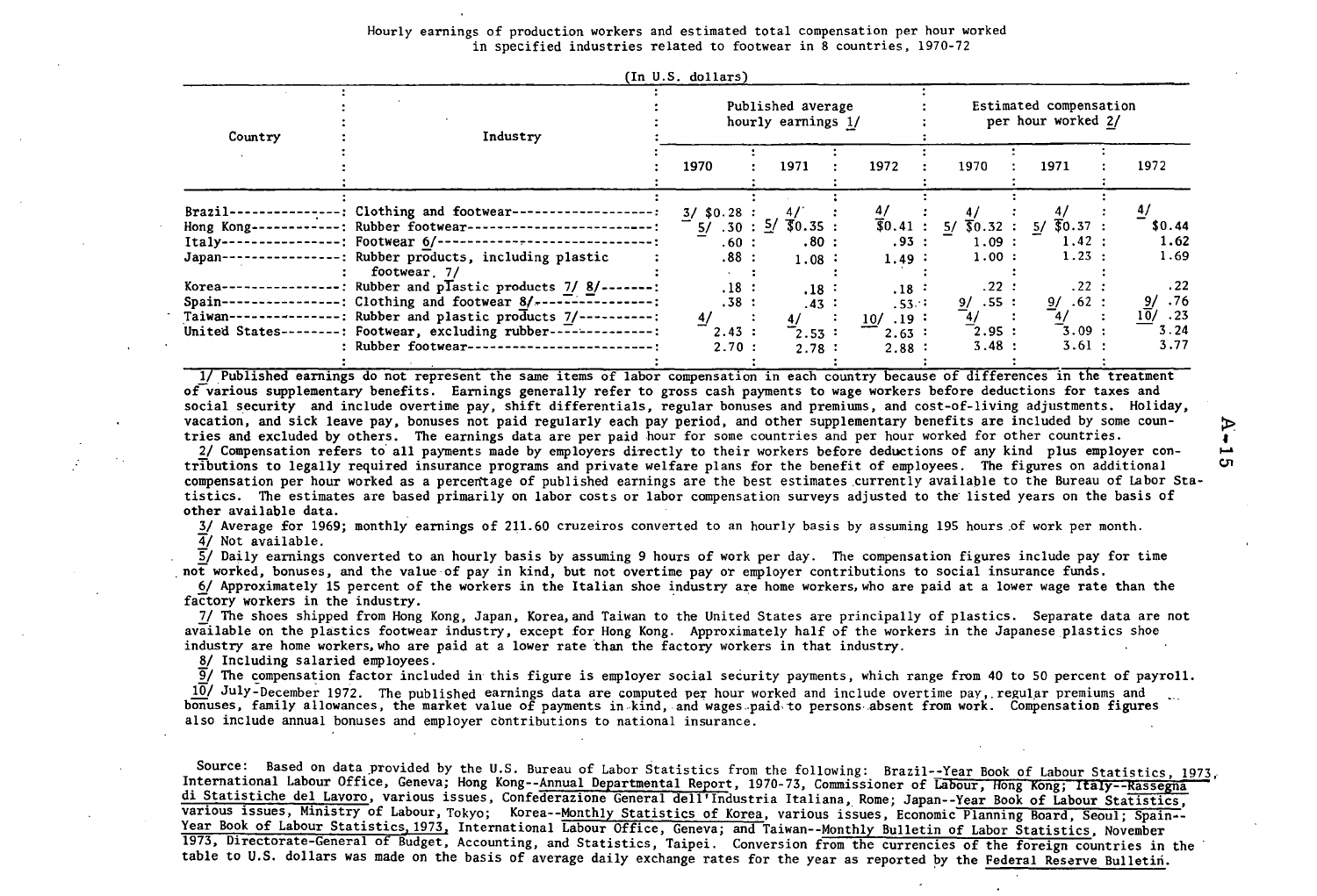$\mathbf{x}^{\mathrm{L}}_{\mathrm{K}}$  $\frac{1}{2} \xi$  $\mathbf{S}^{\dagger}_{\mathbf{S}}$  $\mathbf{r}$  $\star$  $\frac{1}{2}$ 

÷.

 $\frac{d}{dt}$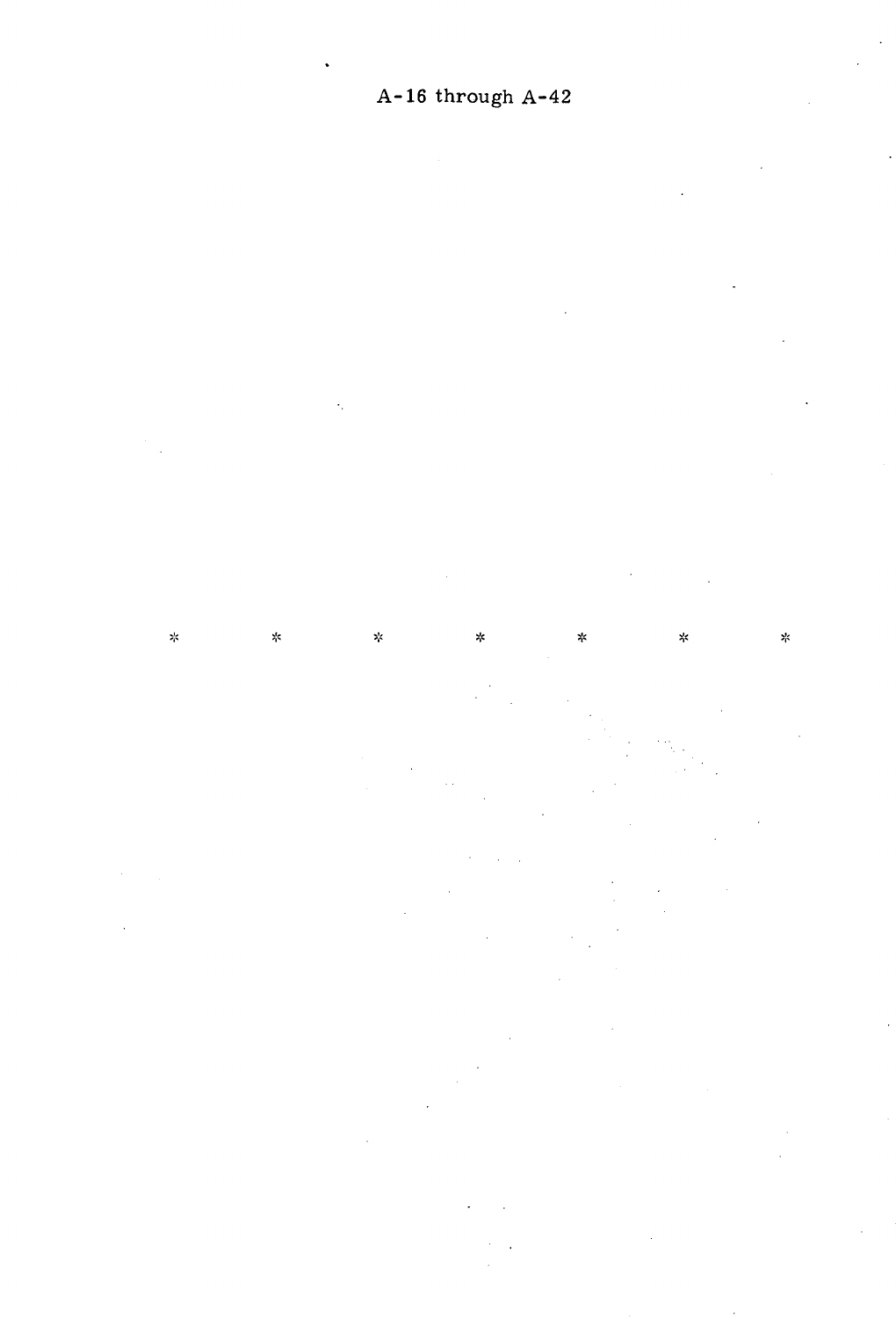# APPENDIX A STATISTICAL TABLES

 $\overline{\phantom{a}}$ 

 $\ddot{\phantom{a}}$ 

l.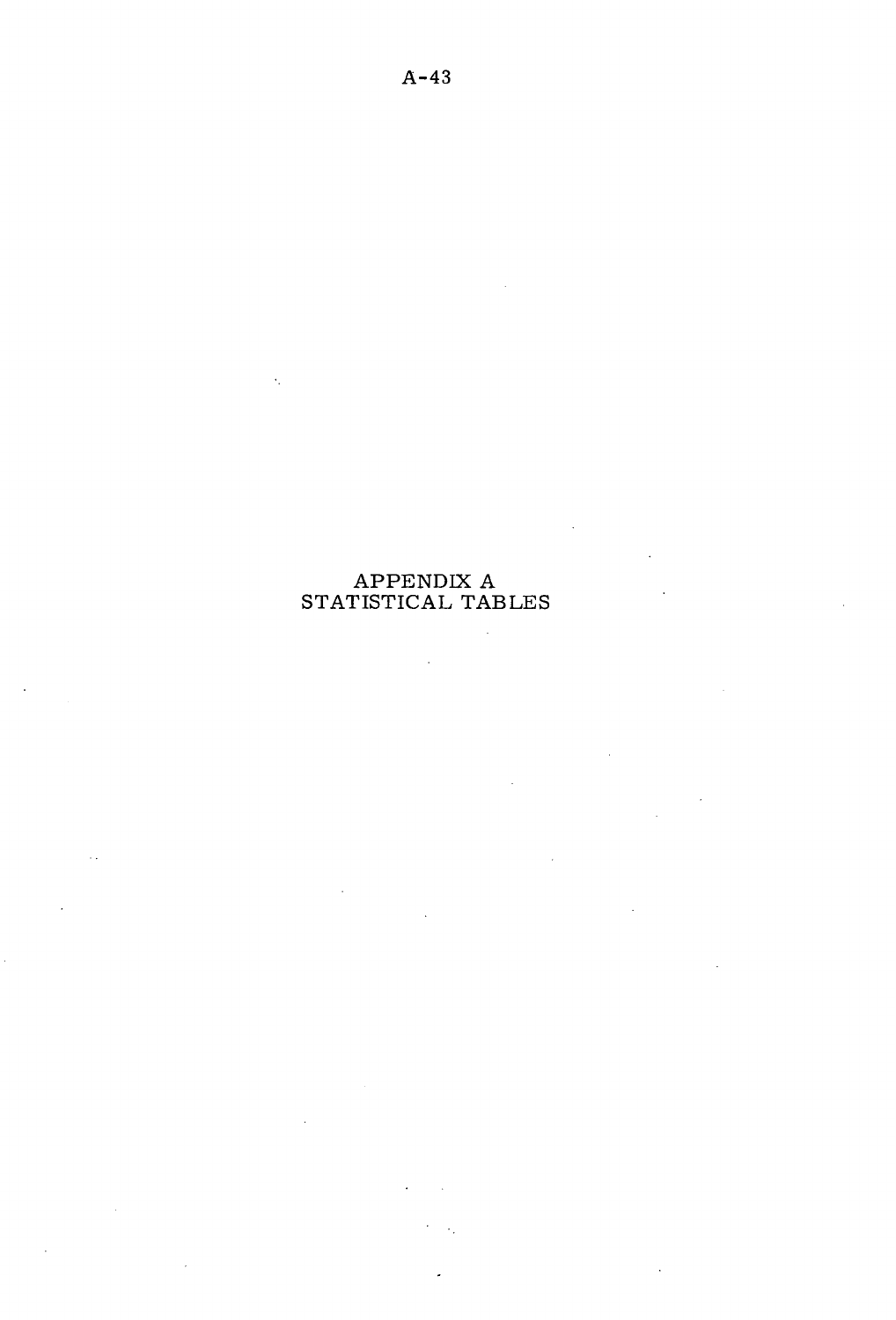1/ Except as noted, the rate on July 1, 1934, was the same as the original rate in the Tariff Act of 1930, effective June 18, 1930.

÷

2/ For concessions granted in the Kennedy Round, effective Jan. 1, 1968, the table shows staged rates that became effective up to and including Jan. 1, 1972.

3/ Effective Jan. 1, 1932, the statutory rate of 20 percent ad valorem was reduced to 10 percent ad valorem, pursuant to sec. 336 of the Tariff Act of 1930.

4/ Supported vinyl was not used for shoe uppers until the late 1940's or early 19SO's. When footwear with supported vinyl uppers was imported during the 19SO's and early 1960's, it was generally duriable, by virtue of the similitude provisions of par. 1559, at the rate provided for "similar" leather footwear in par. 1530(e). The col. 2 rate for item 700.55 is 35 percent.

5/ The trade-agreement rate established in the TSUS, effective Aug. 31, 1963, under authority of the Tariff Classification Act of 1962 (Public Law 87-456) to replace the wide range of rates previously applicable to the various types of footwear provided for in this TSUS item.

Note.--Pursuant to Presidential Proclamation No. 4074, effective from Aug. 16 to Dec. 19, 1971, the rates of duty on most imported products were increased by the temporary imposition of an additional duty of 10 percent ad valorem or less, as provided for in new subpt. C to pt. 2 of the appendix to the TSUS. On July 8, 1974, the U.S. Customs Court held that Presidential Proclamation 4074 was invalid (Yoshida International, Inc. v. United States, Customs Decisions 4550). This ruling has been appealed to the U.S. Court of Customs and Patent Appeals.

Table 1.--U.S. rates of duty applicable to women's and misses' footwear of the types provided for in specified TSUS items, July 1, 1934, and GATT concessions.to Jan. 1, 1972

| <b>TSUS</b> |                                                                         |                                           | Rate of duty                            |                                                                                                                                                                                   |  |  |  |  |
|-------------|-------------------------------------------------------------------------|-------------------------------------------|-----------------------------------------|-----------------------------------------------------------------------------------------------------------------------------------------------------------------------------------|--|--|--|--|
| item<br>No. | Abbreviated description                                                 | July 1,                                   | GATT concession 2/                      |                                                                                                                                                                                   |  |  |  |  |
|             |                                                                         | 1934 1/                                   | Rate                                    | Effective date                                                                                                                                                                    |  |  |  |  |
|             |                                                                         | Percent :<br>$\overline{ad \text{ val.}}$ | Percent<br>ad val.                      |                                                                                                                                                                                   |  |  |  |  |
| 700.20:     | Leather footwear:<br>Turn or turned-                                    | $10 \frac{3}{2}$                          | 5.<br>$\overline{4}$<br>3               | : May 30, 1950-Dec. 31, 1967.<br>: Jan. 1, 1968-Dec. 31, 1969.<br>: Jan. 1, 1970-Dec. 31, 1971.<br>2.5: Jan. 1, 1972.                                                             |  |  |  |  |
| 700.43      | "Other" (including cement process):<br>Valued not over \$2.50 per pair. | 20                                        | 19<br>18<br>17 <sup>2</sup><br>16<br>15 | : Jan. 1-Dec. 31, 1968.<br>: Jan. 1-Dec. 31, 1969.<br>: Jan. 1-Dec. 31, 1970.<br>: Jan. 1-Dec. 31, 1971.<br>: Jan. 1, 1972                                                        |  |  |  |  |
| 700.45:     | Valued over \$2.50 per pair-                                            | 20                                        | 18<br>16<br>14<br>12<br>10              | : Jan. 1-Dec. 31, 1968.<br>: Jan. 1-Dec. 31, 1969.<br>: Jan. 1-Dec. 31, 1970.<br>: Jan. 1-Dec. 31, 1971.<br>: Jan. 1, 1972                                                        |  |  |  |  |
|             | 700.55 : Footwear having uppers of supported<br>vinyl.                  | pally :<br>$20 \frac{4}{1}$ :             | 11<br>10<br>7<br>6                      | Princi-: 5/ 12.5: Aug. 31, 1963-Dec. 31, 1967.<br>: Jan. 1-Dec. 31, 1968.<br>: Jan. 1-Dec. 31, 1969.<br>8.5 : Jan. 1-Dec. 31, 1970.<br>: Jan. 1-Dec. 31, 1971.<br>: Jan. 1, 1972. |  |  |  |  |

A-44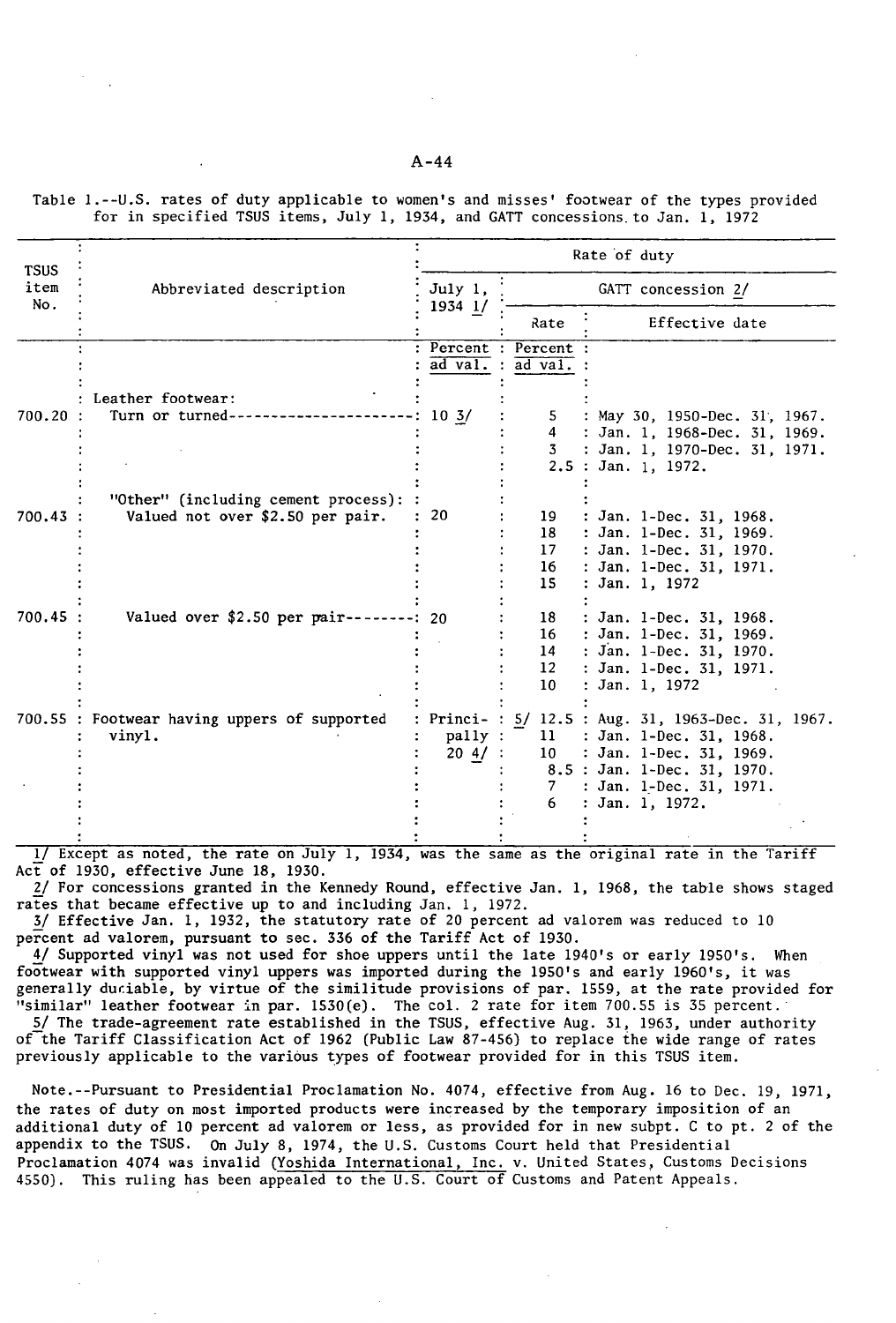Table 2.--Women's and misses' leather footwear made by\_ the turn or turned process (item 700.20): U.S. rates of duty and imports for. consumption, specified years 1939 to 1973, January-June 1973, and January-June 1974

| Period         | Rate of duty Quantity |                |
|----------------|-----------------------|----------------|
|                | Percent<br>ad valorem | 1,000<br>pairs |
|                |                       |                |
|                | 10<br>1/              | 5              |
|                | 10                    | 4              |
|                |                       | 10             |
|                | 2/<br>5<br>5          | 97             |
|                | 5                     | 209            |
|                | 5                     | 434            |
|                | 5                     | 402            |
|                | 5                     | 664            |
|                | ۰5                    | 882            |
|                | 5                     | 1,067          |
|                | 5                     | 916            |
|                | 5                     | 864            |
|                | 5<br>5                | 1,053          |
|                |                       | 1,106          |
|                | 5                     | 1,361          |
|                | 4                     | 1,905          |
|                | 4                     | 2,459          |
|                | $\frac{3}{3}$         | 2,398          |
|                | 2.5:                  | 1,604<br>1,589 |
|                | 2,5                   | 1,178          |
| January-June-- |                       |                |
|                | 2.5                   | 622            |
|                | 2.5                   | 277            |

1/ Effective Jan. 1, 1932, the statutory rate of 20 percent ad valorem was reduced to 10 percent pursuant to sec. 336 of the Tariff Act of 1930.

2/ GATT concession, effective May 30, 1950.

Source: Compiled from official statistics of the U.S. Department of Commerce.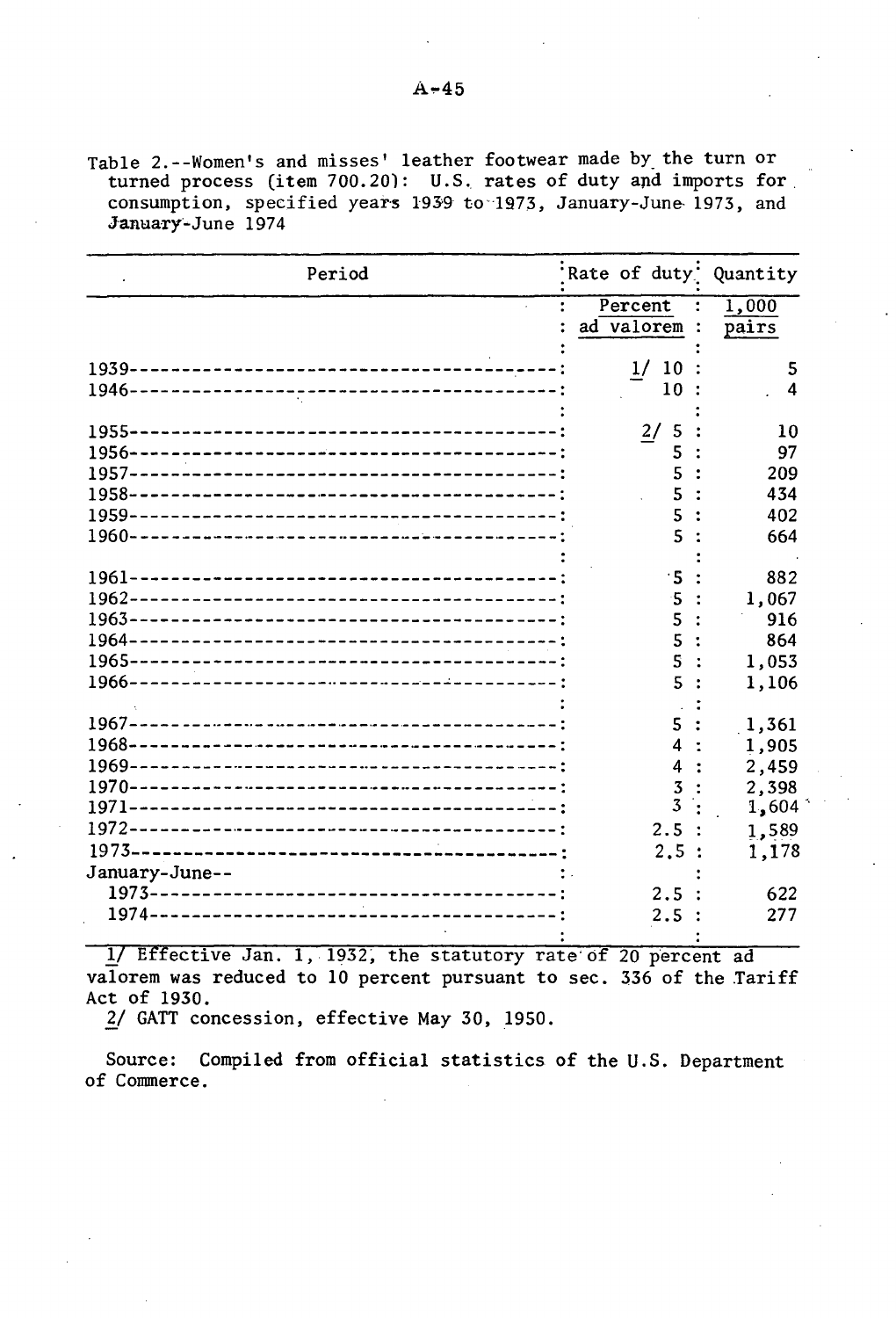| lable 5.--Women's and misses' leather footwear made principally by  |
|---------------------------------------------------------------------|
| the cement process (items 700.43 and 700.45): U.S. rates of duty    |
| and imports for consumption, specified years 1939 to 1973, January- |
| June 1973, and January-June 1974                                    |

|                                    | Rate of duty 1/ |            | Imports                                   |         |  |  |  |
|------------------------------------|-----------------|------------|-------------------------------------------|---------|--|--|--|
| Period                             | Item            | Item       | Item                                      | Item    |  |  |  |
|                                    | 700.43          | 700.45     | 700.43                                    | 700.45  |  |  |  |
|                                    | Percent         | Percent    | Million<br>$\ddot{\cdot}$<br>$\mathbf{r}$ | Million |  |  |  |
|                                    | ad valorem :    | ad valorem | pairs                                     | pairs   |  |  |  |
| 1939--------------------           | 20              |            | 2                                         |         |  |  |  |
| 1946--------------------:          | 20              |            | 1                                         |         |  |  |  |
| 1955----------------------         | 20              |            | 1                                         |         |  |  |  |
| 1956--------------------           | 20              |            |                                           |         |  |  |  |
| 1957---------------------:         | 20              |            | 2                                         |         |  |  |  |
| $1958$ -------------------:        | 20              |            | 9                                         |         |  |  |  |
| 1959---------------------:         | 20              |            | 5                                         |         |  |  |  |
| 1960--------------------:          | 20              |            | 7                                         |         |  |  |  |
| 1961---------------------          | 20              |            | 9                                         |         |  |  |  |
| $1962$ --------------------;       | 20              |            | 12                                        |         |  |  |  |
| 1963---------------------          | 20              |            | 17                                        |         |  |  |  |
| 1964--------------------:          | 20              |            | 19                                        |         |  |  |  |
| $1965 - - - - - - - - - - - - - -$ | 20              |            | 21                                        |         |  |  |  |
| $1966$ --------------------        | 20              |            | 28.                                       |         |  |  |  |
| $1967$ --------------------:       | 20              |            | 38                                        |         |  |  |  |
| $1968$ --------------------:       | 19:             | 18         | 34:                                       | 20      |  |  |  |
| $1969$ --------------------        | 18:             | 16:        | 29:                                       | 27      |  |  |  |
| $1970$ -------------------:        | 17 <sup>7</sup> | 14         | 37                                        | 35      |  |  |  |
| 1971--------------------:          | 16:             | 12:        | 33                                        | 44      |  |  |  |
| 1972--------------------:          | 15:             | $10-10$    | 25                                        | 61      |  |  |  |
| $1973$ 2/----------------:         | 15              | 10         | 17                                        | 69      |  |  |  |
| $January-June-$                    |                 |            |                                           |         |  |  |  |
| $1973$ ------------------:         | 15 <sup>7</sup> | $10-1$     | 13                                        | 41      |  |  |  |
| $1974 - - - - - - - - - - - - - -$ | 15              | 10         |                                           | 33      |  |  |  |
|                                    |                 |            |                                           |         |  |  |  |

1/ Statutory rate under par. 1530(e) for 1939 and 1946 through Aug. 30, 1963, and under TSUS item 700.40 for Aug. 31, 1963, through 1967. Effective Jan. 1, 1968, new items 700.41 (sandals of buffalo leather), 700.43, and 700.45 replaced item 700.40.

2/ U.S. imports of sandals under item 700.41 amounted to about 2 million pairs in 1973.

Source: Compiled from official statistics of the Department of . Commerce and partly estimated.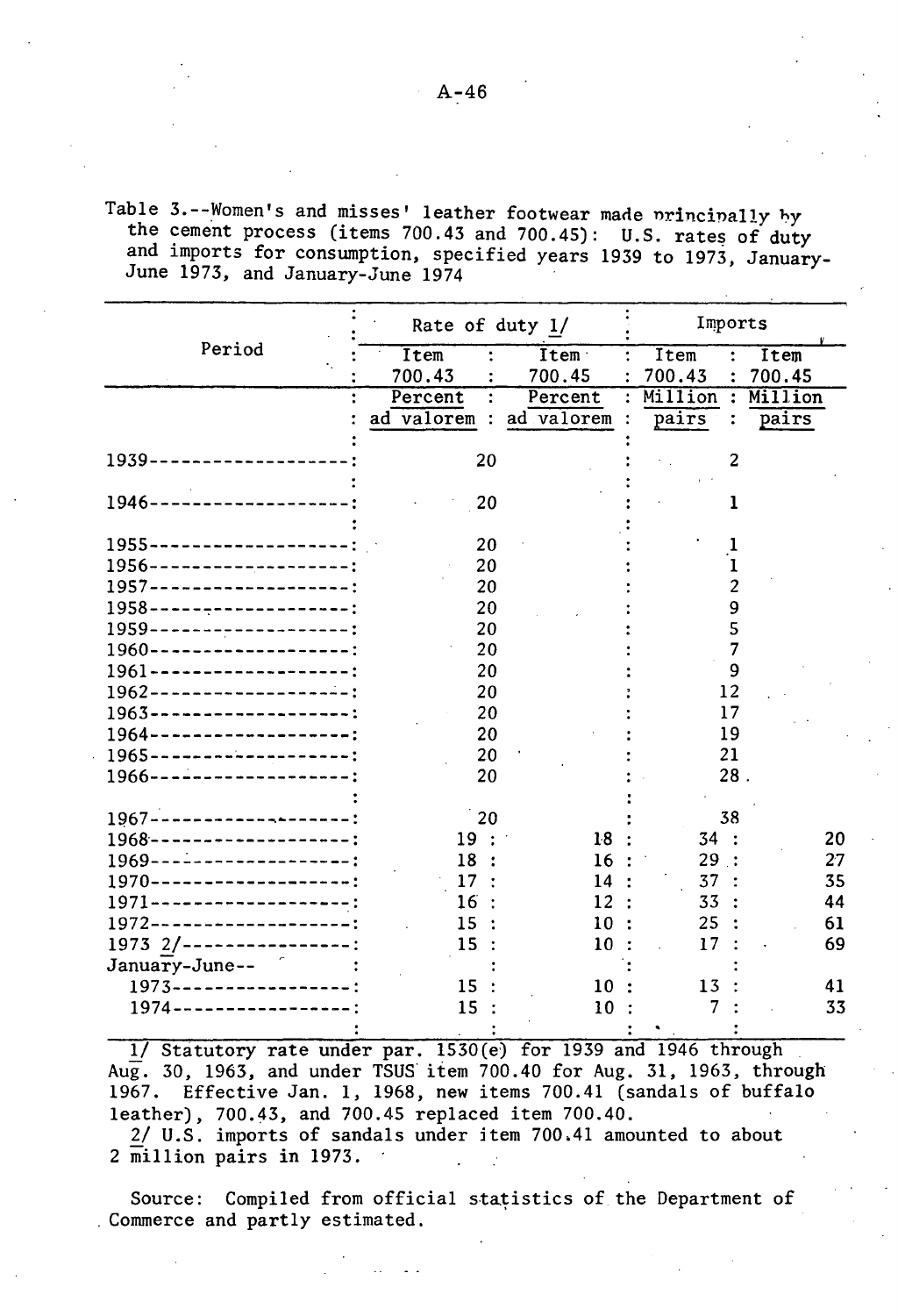Table 4.--Women's and misses' footwear with supported-vinyl uppers (TSUS item 700.55): U.S. rates of duty and imports for consumption, 1966-73, January-June 1973, and January-June 1974

|                            | Rate of           | Imports  |  |            |  |                   |
|----------------------------|-------------------|----------|--|------------|--|-------------------|
| Period                     | duty              | Quantity |  | Value      |  | Unit value        |
|                            | Percent           | 1,000    |  | 1,000      |  | Per               |
|                            | ad valorem :      | Pairs    |  | dollars    |  | $\overline{Pair}$ |
|                            |                   |          |  |            |  |                   |
| $1966--$                   | 12.5:             | 33,239:  |  | 17,024:    |  | \$0,51            |
| 1967-----------------:     | 12.5:             | 49,767:  |  | 27,704:    |  | .56               |
| $1968--$<br>-------------! | 11                | 68,579:  |  | 46,603:    |  | .68               |
| $1969--$<br>. <u>.</u>     | 10                | 70,777:  |  | 55,820:    |  | .79               |
| 1970-                      | 8.5:              | 77,288:  |  | 73,757:    |  | .95               |
| 1971-                      | 7.                | 86,942:  |  | 104, 196:  |  | 1,20              |
| 1972-                      | 6                 | 89,776:  |  | 109,915:   |  | 1,22              |
| 1973-                      | б.                | 96,942:  |  | 136,036:   |  | 1.40              |
| January-June--             |                   |          |  |            |  |                   |
| $1973 - -$                 | 6.                | 54,317:  |  | 63,856 :   |  | 1.18              |
| 1974-<br>-----------       | 6<br>$\mathbf{C}$ | 48,057:  |  | $80,237$ : |  | 1,67              |
|                            |                   |          |  |            |  |                   |

Source: Compiled from official statistics of the U.S. Department of Commerce.

A-47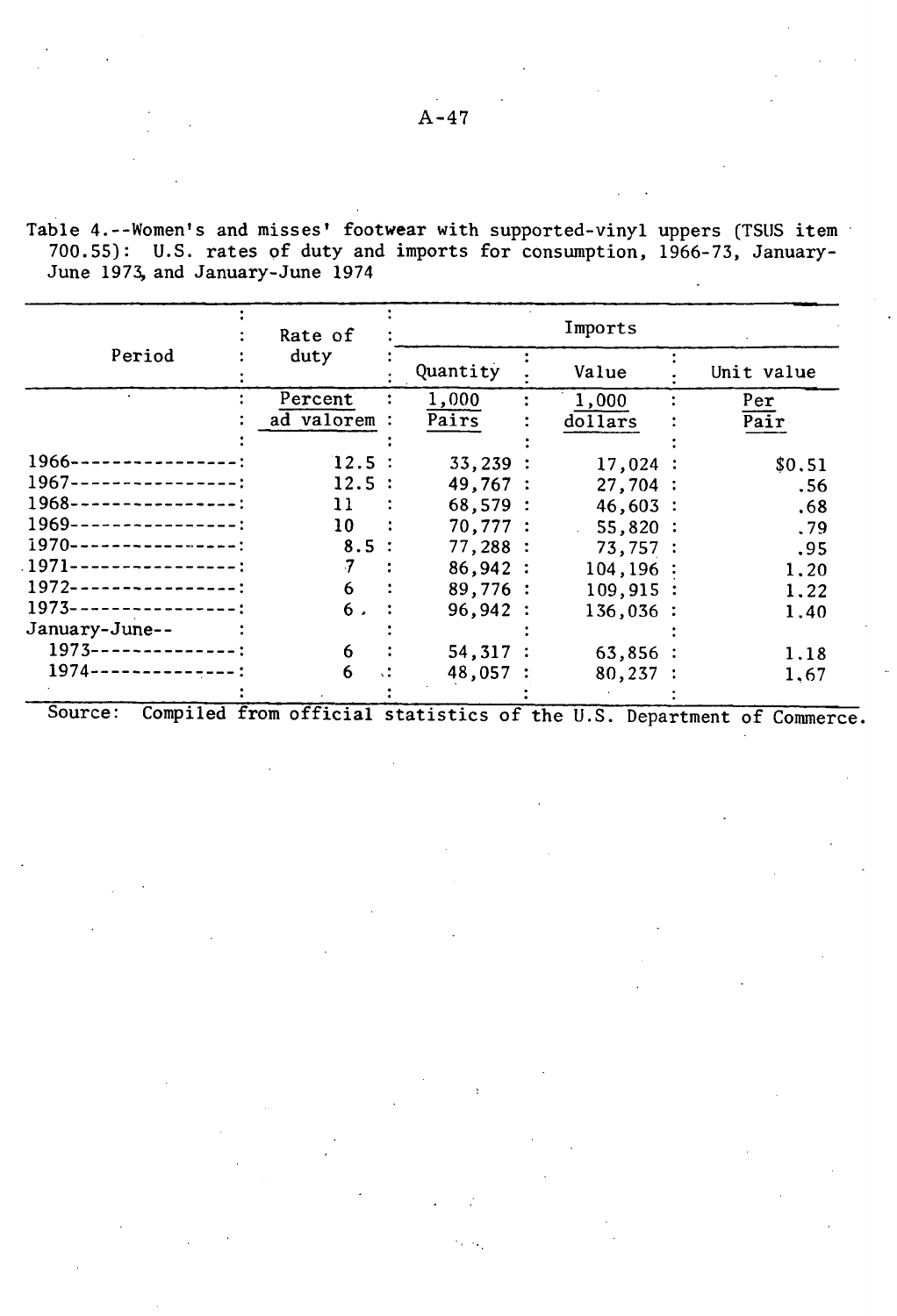## A-48

| <b>TSUSA</b> |                                                                 |            |                |                                                                            |               |                                   |              |
|--------------|-----------------------------------------------------------------|------------|----------------|----------------------------------------------------------------------------|---------------|-----------------------------------|--------------|
| item<br>No.  | Description                                                     | 1968       | 1969           | 1970                                                                       | 1971          | 1972                              | 1973         |
|              |                                                                 |            |                | Quantity (1,000 pairs)                                                     |               |                                   |              |
|              | Footwear of leather:                                            |            |                |                                                                            |               |                                   |              |
|              | Valued not over \$2.50<br>per pair:                             |            |                |                                                                            |               |                                   |              |
| 700.4310     | Casual footwear:<br>For women--------                           | 19,024     | $12,015$ :     | 11,905                                                                     | 8,298         | 4,189                             | 2,339        |
| 700.4340     | Cement footwear:<br>For women----------                         | $11,891$ ; | 13,532:        | 21,159                                                                     | $20,008$ :    | 17,685                            | 11,679       |
|              | Valued over \$2.50 per<br>pair:                                 |            |                |                                                                            |               |                                   |              |
| 700.4510     | Casual footwear:<br>For women----------                         | 1,428:     | 1,922:         | 2,489 :                                                                    | 3,554:        | 6,348                             | 6,651        |
| 700.4540     | Cement footwear:<br>For women ----------:                       | 16,884     | 22,734 :       | 28,471 :                                                                   | 37,563:       | $51,250$ :                        | 56,991       |
| 700.5545     | Supported-vinyl uppers:<br>For women and misses---:             | 68,579 :   |                | 70,777: 77,288: 86,942: 89,776:                                            |               |                                   | 96,942       |
|              | Total-----------                                                |            |                | $117,806: 120,980: 141,312: 156,365: 169,248: 174,602$                     |               |                                   |              |
|              |                                                                 |            |                | Value $(1,000$ dollars)                                                    |               |                                   |              |
|              | Footwear of leather:<br>Valued not over \$2.50<br>per pair:     |            |                |                                                                            |               |                                   |              |
| 700.4310     | Casual footwear:<br>For women--------                           | 27,539 :   | 17,749 :       | 18,238                                                                     | 13,256:       | 7,084                             | 4,043        |
| 700.4340     | Cement footwear:<br>For women--------<br>Valued over \$2.50 per | 19,265     | 22,144         | 35,614                                                                     | 34,437        | 30,153                            | 20,778       |
| 700.4510     | pair:<br>Casual footwear:<br>For women ----------               | 5,293      | 7,899:         | 10,007:                                                                    | 13,711 :      | $24,701$ :                        | 28,292       |
| 700.4540     | Cement footwear:<br>For women---------                          |            |                | 76,236 : 112,866 : 146,162 : 193,846                                       |               | 262,403                           | 304,376      |
| 700.5545     | Supported vinyl uppers:<br>For women and misses---              | 46,603 :   | $55,820$ :     |                                                                            |               | 73,757: 104,196: 109,907: 136,036 |              |
|              | Tota1-------------                                              | 174,936:   |                | $216,478 : 283,778 : 359,446 : 434,248 : 493,525$<br>Unit value (per pair) |               |                                   |              |
|              |                                                                 |            |                |                                                                            |               |                                   |              |
|              | Footwear of leather:<br>Valued not over \$2.50<br>per pair:     |            |                |                                                                            |               |                                   |              |
| 700.4310     | Casual footwear:<br>For women----------<br>Cement footwear:     | \$1.45     | $$1.48$ :      | \$1.53:                                                                    | $.$ \$1.60 :  | \$1.69                            | \$1.73       |
| 700.4340     | For women-----                                                  | 1.62       | 1.64           | 1.68                                                                       | 1.72          | 1.70:                             | 1.78         |
|              | Valued over \$2.50 per<br>pair:<br>Casual footwear:             |            |                |                                                                            |               |                                   |              |
| 700.4510     | For women----------<br>Cement footwear:                         | 3.71       | 4.11:          | 4.02:                                                                      | 3.86 :        | $3.89$ :                          | 4.25         |
| 700.4540     | For women-----<br>Supported-vinyl uppers:                       | 4.52       | 4.96 :         | 5.13:                                                                      | $5.16$ :      | 5.12 :                            | 5.34         |
| 700.5545     | For women and misses---:                                        | .68 :      | .79 :<br>1.79: | .95:<br>2.01:                                                              | 1.20:<br>2.30 | 1.22:<br>2.57:                    | 1.40<br>2.83 |
|              | $Average-----$                                                  | 1.48:      |                |                                                                            |               |                                   |              |

#### Table 5.--Nonrubber footwear for women: U.S. imports, by selected TSUSA items, 1968-73

Source: Compiled from official statistics of the U.S. Department of Commerce.

 $\ddot{\phantom{a}}$ 

 $\ddot{\phantom{a}}$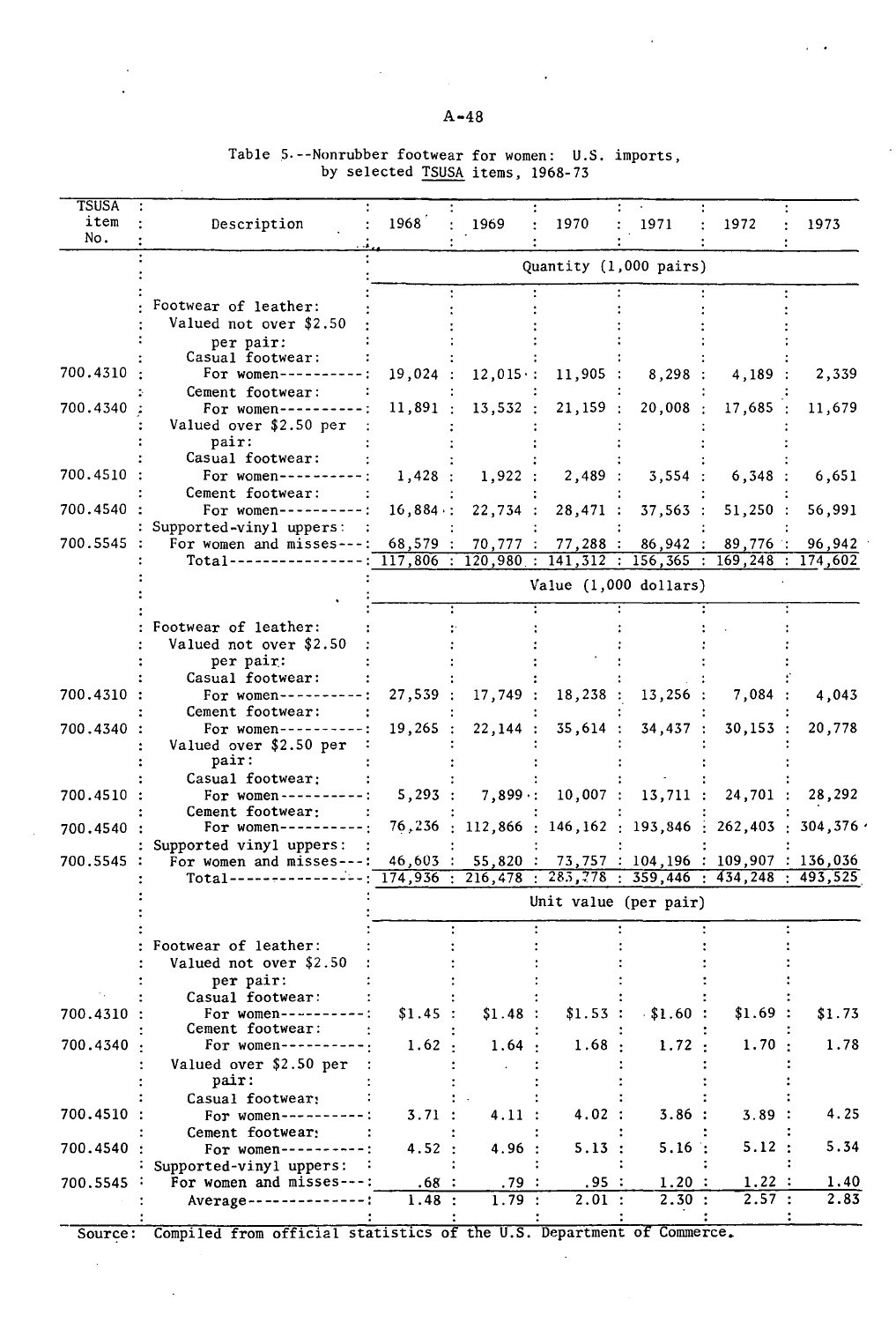# $A-49$  through  $A-55$

 $\hat{\mathcal{A}}_2$  $\hat{\mathcal{E}}$  $\frac{1}{2} \xi$  $*$  $\mathbf{x}^{\prime}_\mathrm{c}$  $\mathcal{H}$  $\mathbb{R}^{\mathbb{Z}}$  $\mathcal{H}^{\text{c}}$  $\frac{1}{2}$  $\omega_{\rm c}$  ,  $\omega_{\rm c}$ 

 $\ddot{\phantom{0}}$ 

 $\mathcal{L}_{\mathrm{max}}$  $\mathcal{A}^{(1)}$  $\sim 10$  $\mathcal{L}^{\text{max}}_{\text{max}}$ 

 $\sim 10^7$  $\omega_{\rm c} = 2$ 

 $\tau = \tau_{\rm eq}$ 

 $\sim$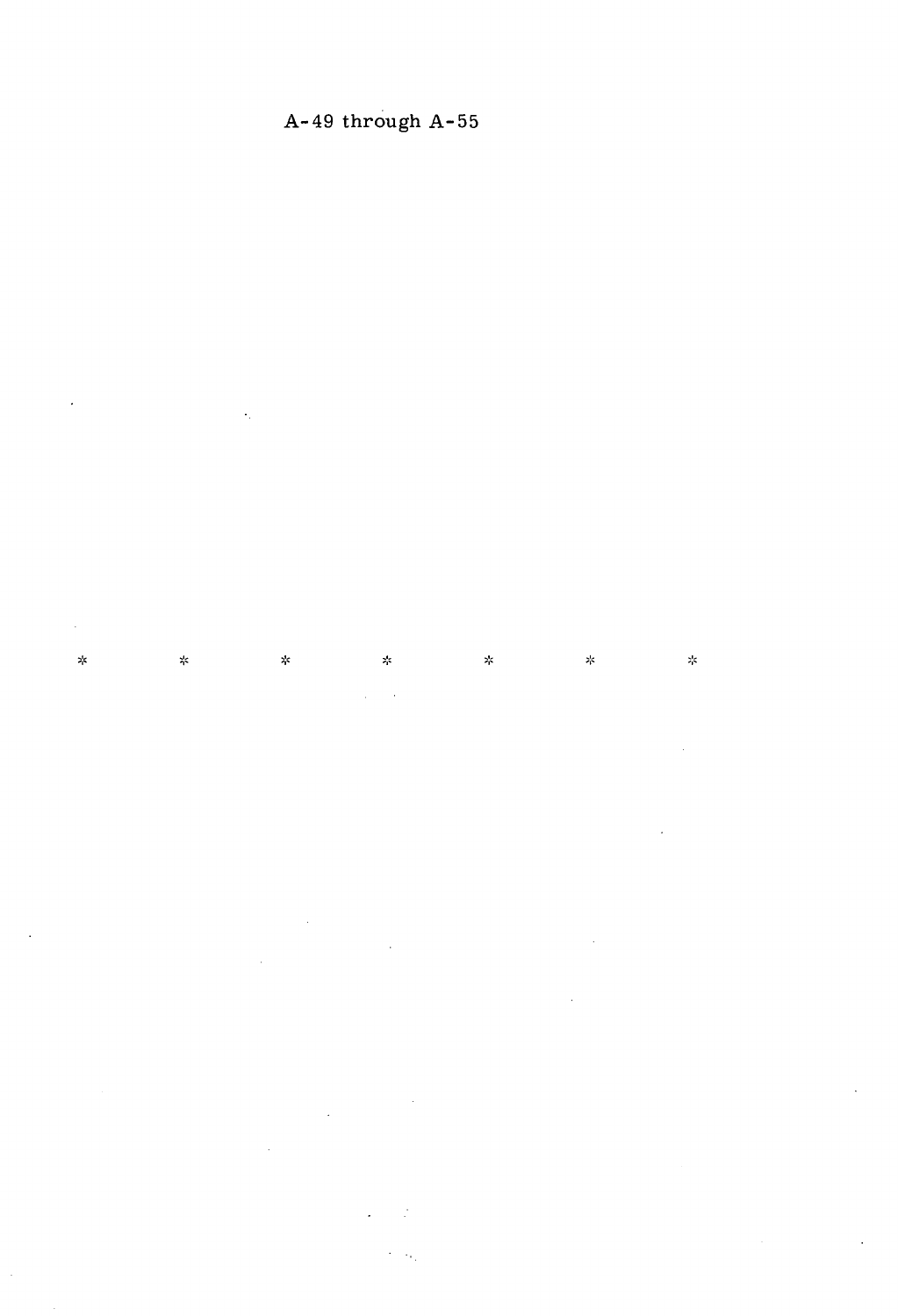Ŷ,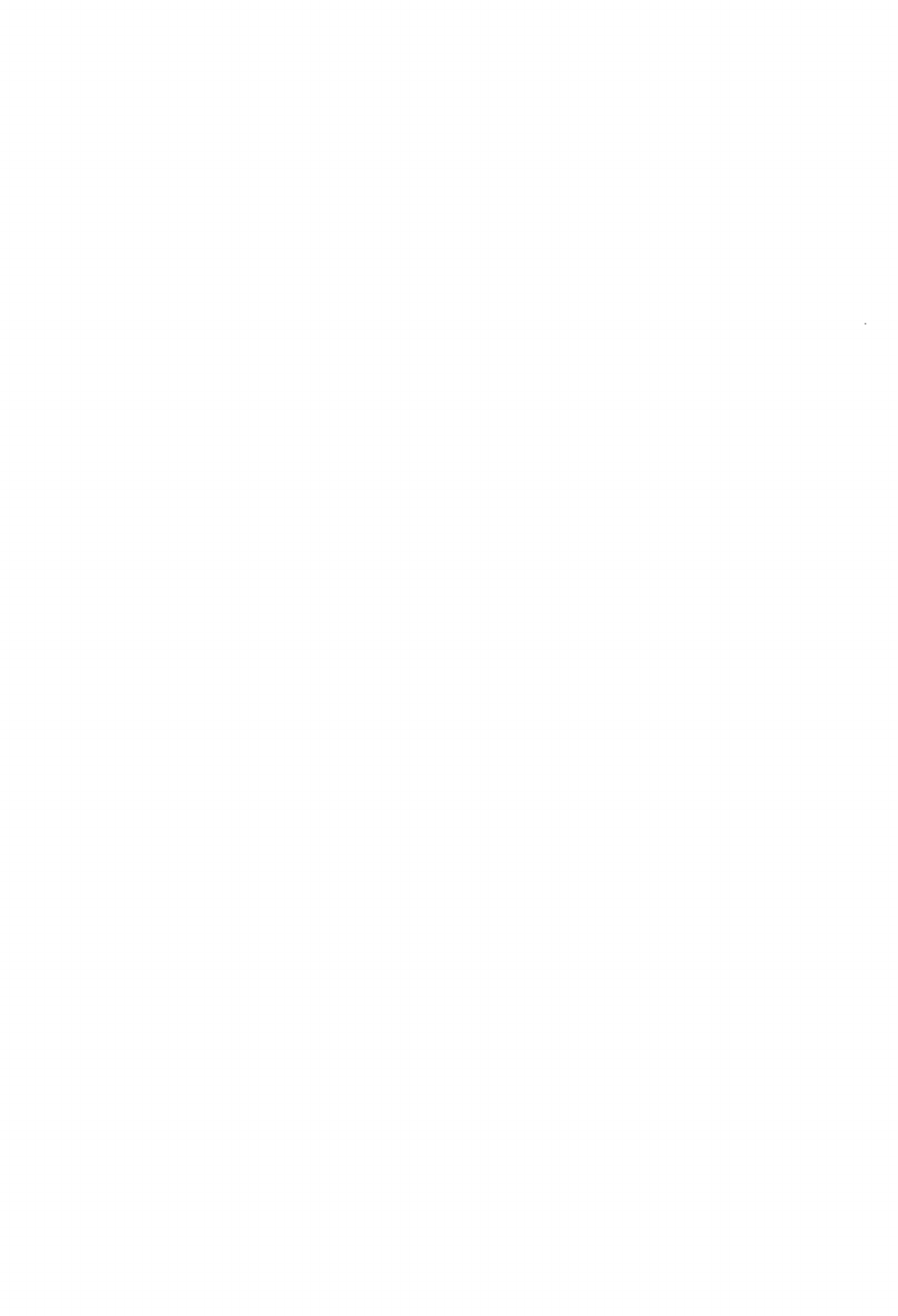$\mathcal{A}^{\text{max}}_{\text{max}}$  $\label{eq:2.1} \mathcal{L}(\mathcal{L}^{\mathcal{L}}_{\mathcal{L}}(\mathcal{L}^{\mathcal{L}}_{\mathcal{L}})) = \mathcal{L}(\mathcal{L}^{\mathcal{L}}_{\mathcal{L}}(\mathcal{L}^{\mathcal{L}}_{\mathcal{L}})) = \mathcal{L}(\mathcal{L}^{\mathcal{L}}_{\mathcal{L}}(\mathcal{L}^{\mathcal{L}}_{\mathcal{L}})) = \mathcal{L}(\mathcal{L}^{\mathcal{L}}_{\mathcal{L}}(\mathcal{L}^{\mathcal{L}}_{\mathcal{L}}))$  $\label{eq:2.1} \mathcal{L}(\mathcal{L}) = \mathcal{L}(\mathcal{L}) \mathcal{L}(\mathcal{L}) = \mathcal{L}(\mathcal{L}) \mathcal{L}(\mathcal{L})$  $\mathcal{L}^{\text{max}}_{\text{max}}$  , where  $\mathcal{L}^{\text{max}}_{\text{max}}$ 

 $\mathbf{S}^{(n)}$  and  $\mathbf{S}^{(n)}$ 

 $\sim$